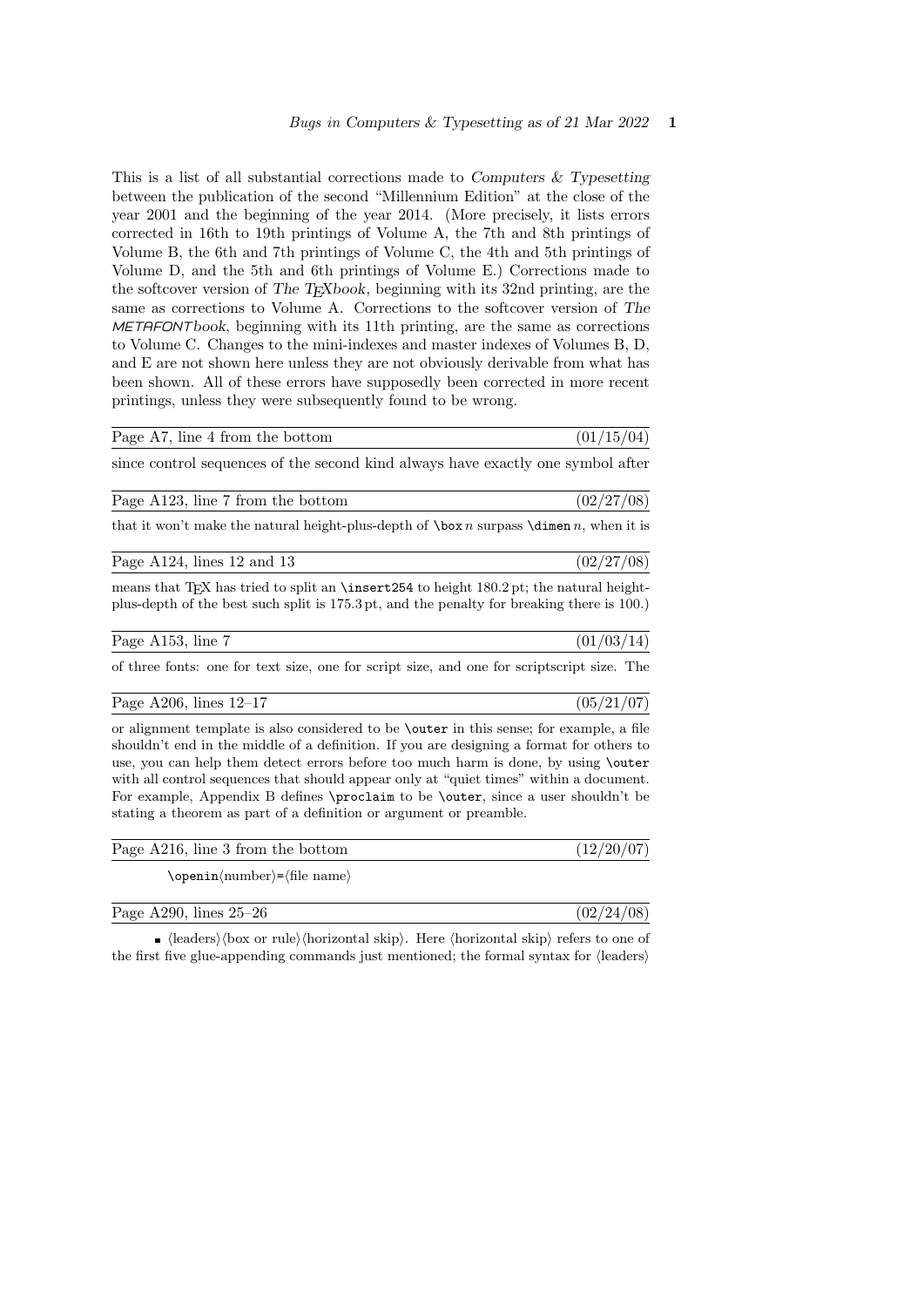| Page A292, line 15                                                                                                                                                                                                                                                            | (12/02/02) |
|-------------------------------------------------------------------------------------------------------------------------------------------------------------------------------------------------------------------------------------------------------------------------------|------------|
| are defined as in the second alternative of a $\langle$ math field $\rangle$ , are recorded in a "choice"                                                                                                                                                                     |            |
| Page A308, lines 25 and 26                                                                                                                                                                                                                                                    | (06/17/02) |
| \def\appendroman#1#2#3{\expandafter\def\expandafter#1\expandafter<br>${\csc}$ / ${\csc}$ and ${\csc}$ ${\csc}$ ${\csc}$ ${\csc}$ ${\csc}$ ${\csc}$                                                                                                                            |            |
| Page A311, line 14                                                                                                                                                                                                                                                            | (12/02/02) |
| \def\\{\if\space\next\ % assume that \next is unexpandable                                                                                                                                                                                                                    |            |
| Page A311, line 17                                                                                                                                                                                                                                                            | (12/29/07) |
| \leavevmode\copy0\kern-\wd0\makelightbox}                                                                                                                                                                                                                                     |            |
| Page A318, lines 24 and 25                                                                                                                                                                                                                                                    | (10/01/03) |
| <b>15.13.</b> Yes, in severe circumstances. (1) Previous footnotes might have left no room<br>for any more footnotes on the page. (2) If $\varepsilon$ \vadjust{\eject} occurs on the same line                                                                               |            |
| Page A364, lines $12-15$ from the bottom                                                                                                                                                                                                                                      | (02/29/08) |
| \def\loggingall{\tracingcommands=2 \tracingstats=2<br>\tracingpages=1 \tracingoutput=1 \tracinglostchars=1<br>\tracingmacros=2 \tracingparagraphs=1 \tracingrestores=1<br>\showboxbreadth=\maxdimen \showboxdepth=\maxdimen}<br>\def\tracingall{\tracingonline=1 \loggingall} |            |
| Page A364, line 5 from the bottom                                                                                                                                                                                                                                             | (02/29/08) |

\def\fmtversion{3.141592653} % identifies the current format

Page A373, lines 4 and 5 from the bottom  $(01/02/14)$ 

And here's another solution (which may be faster, because token list registers can be expanded more quickly than macros on some implementations, using \the):

| Page A373, line 2 from the bottom |  | (01/02/14) |  |  |
|-----------------------------------|--|------------|--|--|
|-----------------------------------|--|------------|--|--|

\loop \ifnum\m>0 \t=\expandafter{\the\t\*}\advance\m-1 \repeat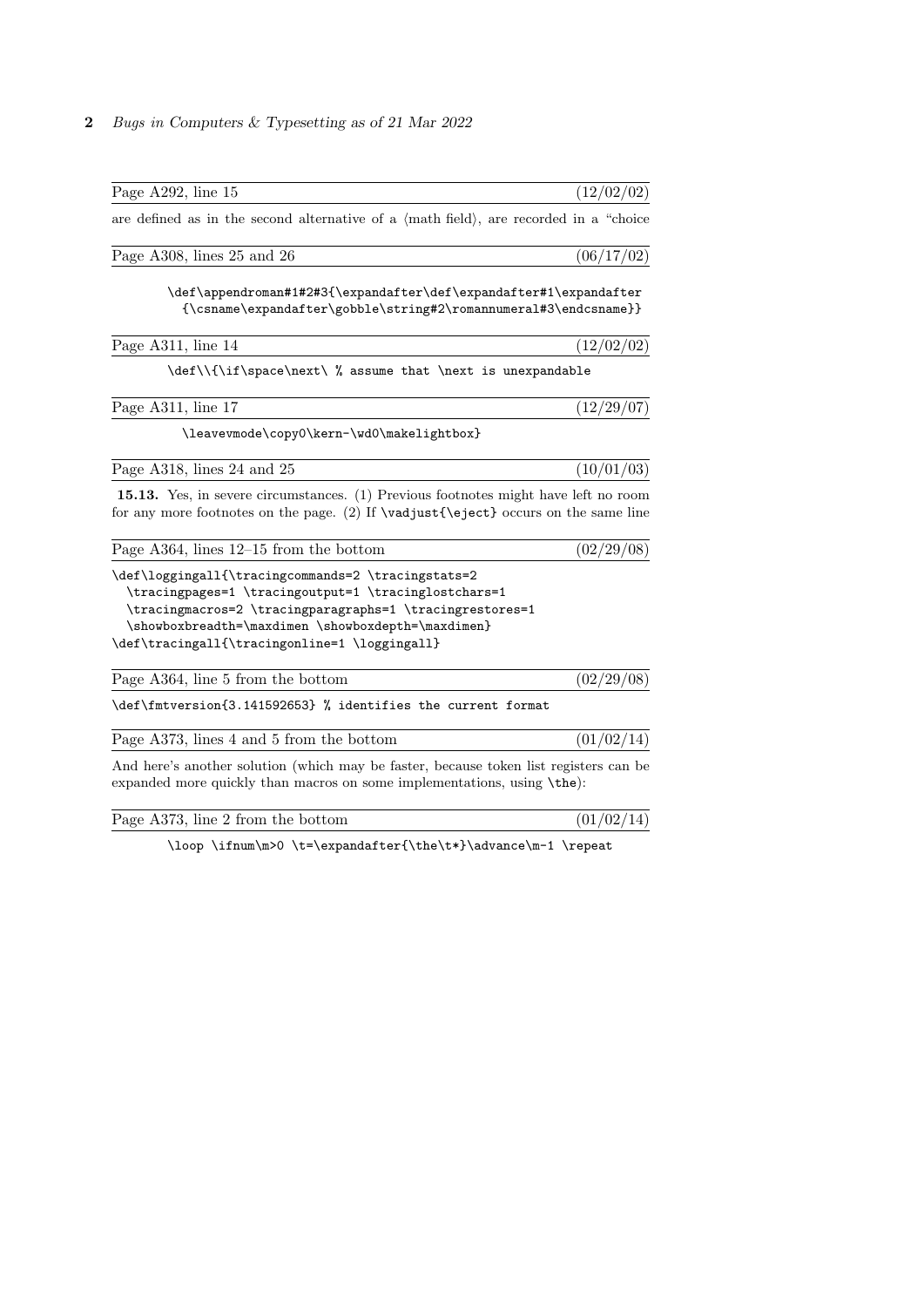Page A399, line 18, through what used to be page A400, line  $14 \qquad (02/26/08)$ 

Finally, the reformatting of \box\footins can be achieved easily with an elegant technique suggested by David Kastrup, using the following TEX code within the \output routine:

```
\def\makefootnoteparagraph{\unvbox\footins
  \baselineskip=\footnotebaselineskip \removehboxes}
\def\removehboxes{\unskip\setbox0=\lastbox
  \label{lem:main} $$\ifhbox0{\rmowehboxes}\unhbox0 \else $x_0$ \in \rel{a \ref} $$
```
The key idea here is \removehboxes, a macro that has the magical ability to take a vertical box such as '\vbox{\box1\box2\box3\removehboxes}' and transform it into '\vbox{\noindent\unhbox1\unhbox2\unhbox3}', if \box1,\box2, and \box3 are hboxes. Notice how **\removehboxes** introduces braces so that TFX's save stack will hold all of the hboxes before they are unboxed. Each level of recursion in this routine uses one cell of input stack space and three cells of save stack space; thus, it is generally safe to do more than 100 footnotes without exceeding TEX's capacity.

In our application there is no interline glue within \box\footins, so the \unskip command could be deleted from \removehboxes.

Incidentally, the \unskip and \lastbox operations have running times of the approximate form  $a + mb$ , where m is the number of items on the list preceding the glue or box that is removed. Hence  $\mathcal X$  removehboxes has a running time of order  $n^2$ when it removes  $n$  boxes. But the constant  $b$  is so small that for practical purposes it's possible to think of \unskip and \lastbox as almost instantaneous.

| Page A416, lines $18-22$ | (06/08/07) |
|--------------------------|------------|
|                          |            |

| \def\leftheadline{\hbox to \pagewidth{\spaceskip=0pt                  |  |  |  |
|-----------------------------------------------------------------------|--|--|--|
| \vbox to 10pt{}% strut to position the baseline                       |  |  |  |
| \llap{\tenbf\folio\kern1pc}% folio to left of text                    |  |  |  |
| \tenit\rhead\hfil}} % running head flush left                         |  |  |  |
| \def\rightheadline{\hbox to \pagewidth{\spaceskip=0pt\vbox to 10pt{}% |  |  |  |
|                                                                       |  |  |  |
| Page A418, line 8 from the bottom<br>(12/13)                          |  |  |  |
|                                                                       |  |  |  |
| \def\\{#3} \advance\hsize by -18mm                                    |  |  |  |
|                                                                       |  |  |  |
| Page A418, line 3 from the bottom<br>(12/13)                          |  |  |  |
|                                                                       |  |  |  |
| \halign{\line{\titlefont\hss##}\\#4\unskip\\}                         |  |  |  |

Page A442, lines 7 and 8 from the bottom  $(01/03/14)$ 

3. If the current item is a style change, set  $C$  to the specified style and move on to the next item.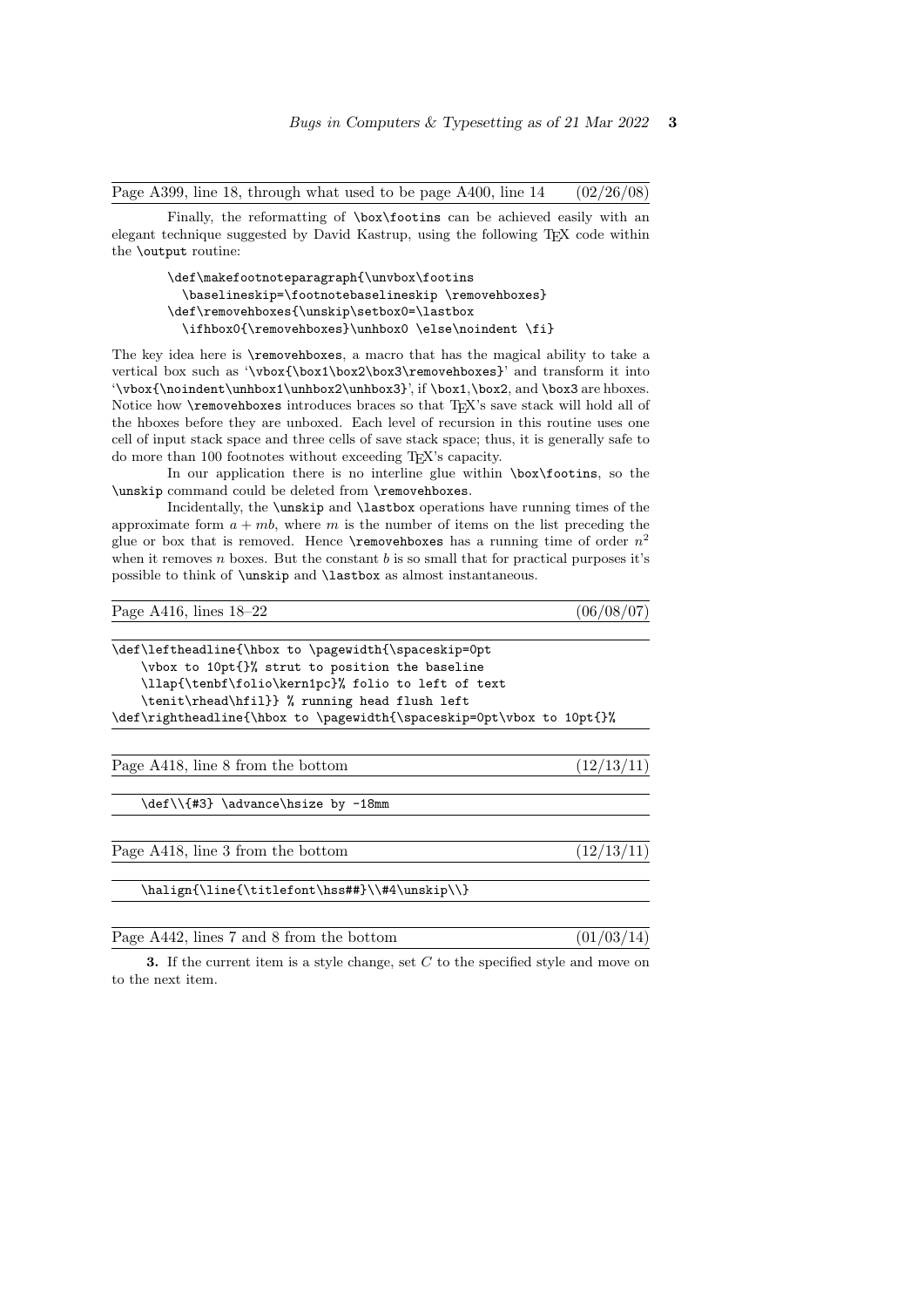| Page $A450$ , lines $14-16$ from the bottom                                                                                                                               | (12/19/02) |
|---------------------------------------------------------------------------------------------------------------------------------------------------------------------------|------------|
| $s_1$ tic 1exp x <sub>3</sub> p pi <sub>3</sub> a <sub>2</sub> i <sub>1</sub> a i <sub>2</sub> al <sub>2</sub> id <sub>1</sub> do 1ci <sub>2</sub> io ou <sub>2</sub> 2us |            |
| (where subscripts that aren't shown are zero), and this yields                                                                                                            |            |
| $\begin{smallmatrix}1.080u_1p_0e_0r_1c_0a_0l_1i_0f_0r_0a_0g_1i_0l_4i_0s_1t_2i_0c_1e_0x_3p_2i_3a_0l_2i_1d_0o_1c_2i_0c_2u_2s_0. \end{smallmatrix}$                          |            |
| Page A458, left column                                                                                                                                                    | (01/11/07) |
| <i>\\, 38, 356, 378, 418.</i>                                                                                                                                             |            |
| Page A459, left column                                                                                                                                                    | (03/17/06) |
| angle brackets ( $\langle \rangle$ ), 59, 146–147, 150, 156,<br>$268, 420, 437; see also \langle \rangle, \langle \rangle.$                                               |            |
| Page A461, left column                                                                                                                                                    | (02/24/08) |
| \boxit, 223, 331.                                                                                                                                                         |            |
| Page A468, right column                                                                                                                                                   | (02/26/08) |
| interline glue, 78–79, <u>80</u> , 104, 105, 125, 221,<br>245, 263, 281–282, 335, 352, 399, 409.                                                                          |            |
| Page A469, left column                                                                                                                                                    | (02/26/08) |
| Kastrup, David Friedrich, 399.                                                                                                                                            |            |
| Page A470, left column                                                                                                                                                    | (01/21/03) |
| \loggingall, 364.                                                                                                                                                         |            |
| Page A477, right column                                                                                                                                                   | (06/08/07) |
| *\spaceskip, 76, 274, 317, 356, 416, 429.                                                                                                                                 |            |
| Page A479, right column                                                                                                                                                   | (09/11/07) |
| \undefined, 350, 384.                                                                                                                                                     |            |
| Page A483, line 5 from the bottom                                                                                                                                         | (11/18/03) |
| - HIERONYMUS HORNSCHUCH, 'Ορθοτυπογραφίας (1608)                                                                                                                          |            |
| Page By, page number change                                                                                                                                               | (12/27/11) |
| For consistency with Volumes A, C, and E, the preface now begins on page v instead of<br>page vii. This change was first made in the ninth printing.                      |            |

| Page By (formerly Byii), bottom two lines | (01/06/14) |
|-------------------------------------------|------------|
|                                           |            |

all of those changes. I now believe that the final bug was discovered on 14 September 2008 and removed in version 3.14159265. The finder's fee has converged to \$327.68.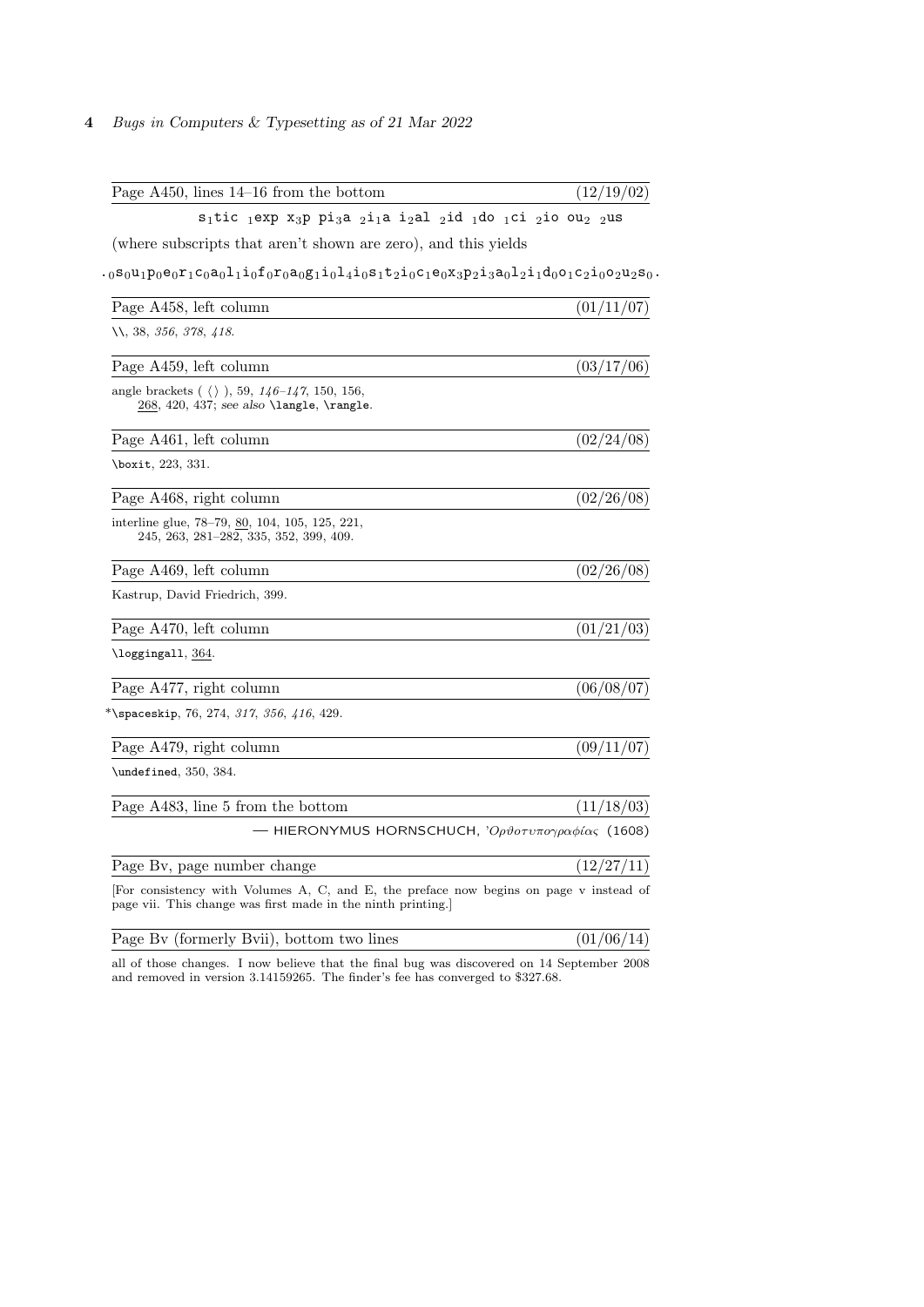Page Bxiii (formerly Bxv), line  $-7$  (12/27/11)

Format specs have no effect on the corresponding Pascal program, but they do influence

Page B2, line 10 from the bottom (01/02/14)

define banner ≡ ´This is TeX, Version 3.14159265´ { printed when TEX starts }

Page B3, new paragraph to follow line 9  $(12/20/02)$ 

Incidentally, Pascal's standard round function can be problematical, because it disagrees with the IEEE floating-point standard. Many implementors have therefore chosen to substitute their own home-grown rounding procedure.

Page B21, lines 33 and 34 (09/11/07)

 $[41 \tcdot 46, 60 \tcdot 71, 136, 141 \tcdot 146, 160 \tcdot 171]$  must be printable. Thus, at least 81 printable characters are needed.

Page B109, line 16  $(01/06/14)$ 

begin  $print\_esc("csname"); print\_esc("endcsname"); print\_char(""); end$ 

Page B114, line 25  $(09/11/07)$ 

define  $save\_index$  (#)  $\equiv save\_stack$  [#].hh.rh { eqtb location or token or save\_stack location }

Page B139, line 20  $(12/19/02)$ 

begin while (state = token\_list)  $\wedge$  (loc = null)  $\wedge$  (token\_type  $\neq v$ \_template) do end\_token\_list; { conserve stack space }

Page B144, line 14  $(09/11/07)$ 

cat:  $0 \ldots max_{char\_code}$ ; {  $cat\_code(cur_{char})$ , usually }

Page B153, lines 2 and 3 (09/11/07)

In fact, these three procedures account for almost every use of  $get\_next$ .

Page B161, line 19 (12/19/02) while (state = token\_list)  $\wedge$  (loc = null)  $\wedge$  (token\_type  $\neq v$ \_template) do  $end\_token\_list; \{ \text{conserve stack space} \}$ Page B163, line 29 (12/19/02)

 $\textit{long-state} \gets \textit{call}; \ \textit{cur\_tok} \gets \textit{par\_token}; \ \textit{ins\_error}; \ \textit{goto} \ \textit{continue};$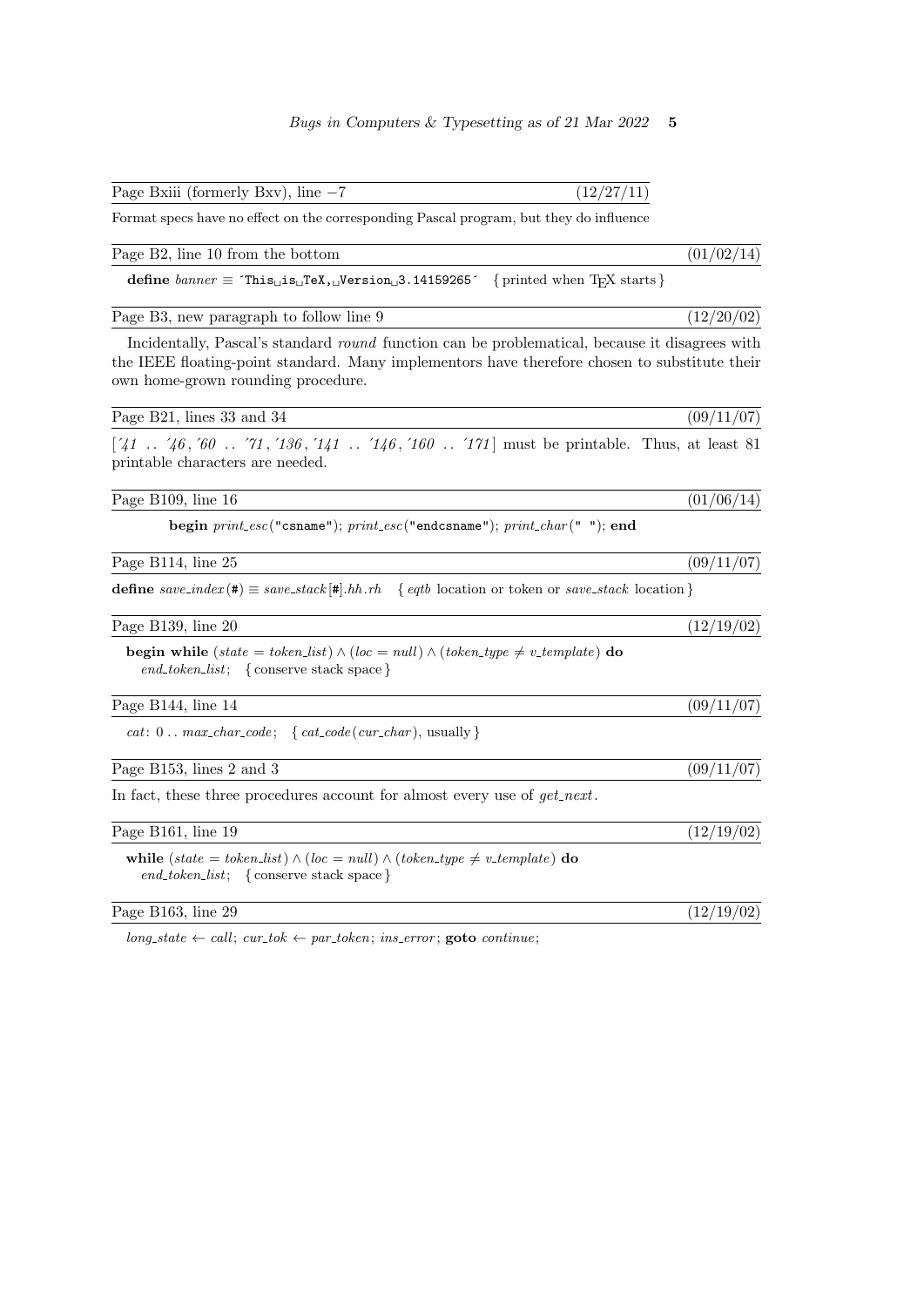| Page B172, lines $2-6$ from the bottom                                                                                                                                                                                                                                                                                                  | (09/11/07) |
|-----------------------------------------------------------------------------------------------------------------------------------------------------------------------------------------------------------------------------------------------------------------------------------------------------------------------------------------|------------|
| else if $m =$ vmode then scanned_result(prev_depth)(dimen_val)<br>else scanned_result(space_factor)(int_val)                                                                                                                                                                                                                            |            |
| Page B178, line 4                                                                                                                                                                                                                                                                                                                       | (09/11/07) |
| $cur\_val \leftarrow 0$ ; $cur\_val\_level \leftarrow int\_val$ ; $radix \leftarrow 0$ ; $cur\_order \leftarrow normal$ ;                                                                                                                                                                                                               |            |
| Page B184, line 9 from the bottom                                                                                                                                                                                                                                                                                                       | (04/18/07) |
| and denominator sum to 32768 or less. According to the definitions here, 2660 dd $\approx 1000.33297$ mm;                                                                                                                                                                                                                               |            |
| Page B206, line 14                                                                                                                                                                                                                                                                                                                      | (10/30/02) |
| used input files like webmac.tex.                                                                                                                                                                                                                                                                                                       |            |
| Page B206, new paragraph to follow line 22                                                                                                                                                                                                                                                                                              | (12/20/02) |
| The following procedures don't allow spaces to be part of file names; but some users seem to<br>like names that are spaced-out. System-dependent changes to allow such things should probably<br>be made with reluctance, and only when an entire file name that includes spaces is "quoted"<br>somehow.                                |            |
| Page B227, new line to precede line 23                                                                                                                                                                                                                                                                                                  | (09/11/07) |
| <b>if</b> $(nw = 0) \lor (nh = 0) \lor (nd = 0) \lor (ni = 0)$ <b>then</b> <i>abort</i> ;                                                                                                                                                                                                                                               |            |
| Page B256, line 25                                                                                                                                                                                                                                                                                                                      | (12/20/02) |
| <i>cur_glue: real</i> ; { glue seen so far }<br>cur_g: scaled; {rounded equivalent of cur_glue times the glue ratio}<br><b>begin</b> $cur\_g \leftarrow 0$ ; $cur\_glue \leftarrow float\_constant(0)$ ;<br>this_box $\leftarrow temp\_ptr$ ; g_order $\leftarrow glue\_order(this\_box)$ ; g_sign $\leftarrow glue\_sign(this\_box)$ ; |            |
| Page B258, line 5 from the bottom                                                                                                                                                                                                                                                                                                       | (12/20/02) |
| <b>begin</b> $g \leftarrow glue\_ptr(p); rule\_wd \leftarrow width(g) - cur\_g;$                                                                                                                                                                                                                                                        |            |
| Page B258, bottom line                                                                                                                                                                                                                                                                                                                  | (12/20/02) |
| <b>begin</b> $cur\_glue \leftarrow cur\_glue + stretch(g); vet\_glue (float(glue\_set(this\_box)) * cur\_glue);$<br>$cur\_g \leftarrow round(glue\_temp);$                                                                                                                                                                              |            |
| Page B259, line 4                                                                                                                                                                                                                                                                                                                       | (12/20/02) |
| <b>begin</b> $cur\_glue \leftarrow cur\_glue - shrink(g); vet\_glue(float(glue\_set(this\_box)) * cur\_glue);$<br>$cur\_g \leftarrow round(glue\_temp);$                                                                                                                                                                                |            |
| Page B259, new line to precede old line 7                                                                                                                                                                                                                                                                                               | (12/20/02) |

 $rule\_wd \leftarrow rule\_wd + cur\_g$ ;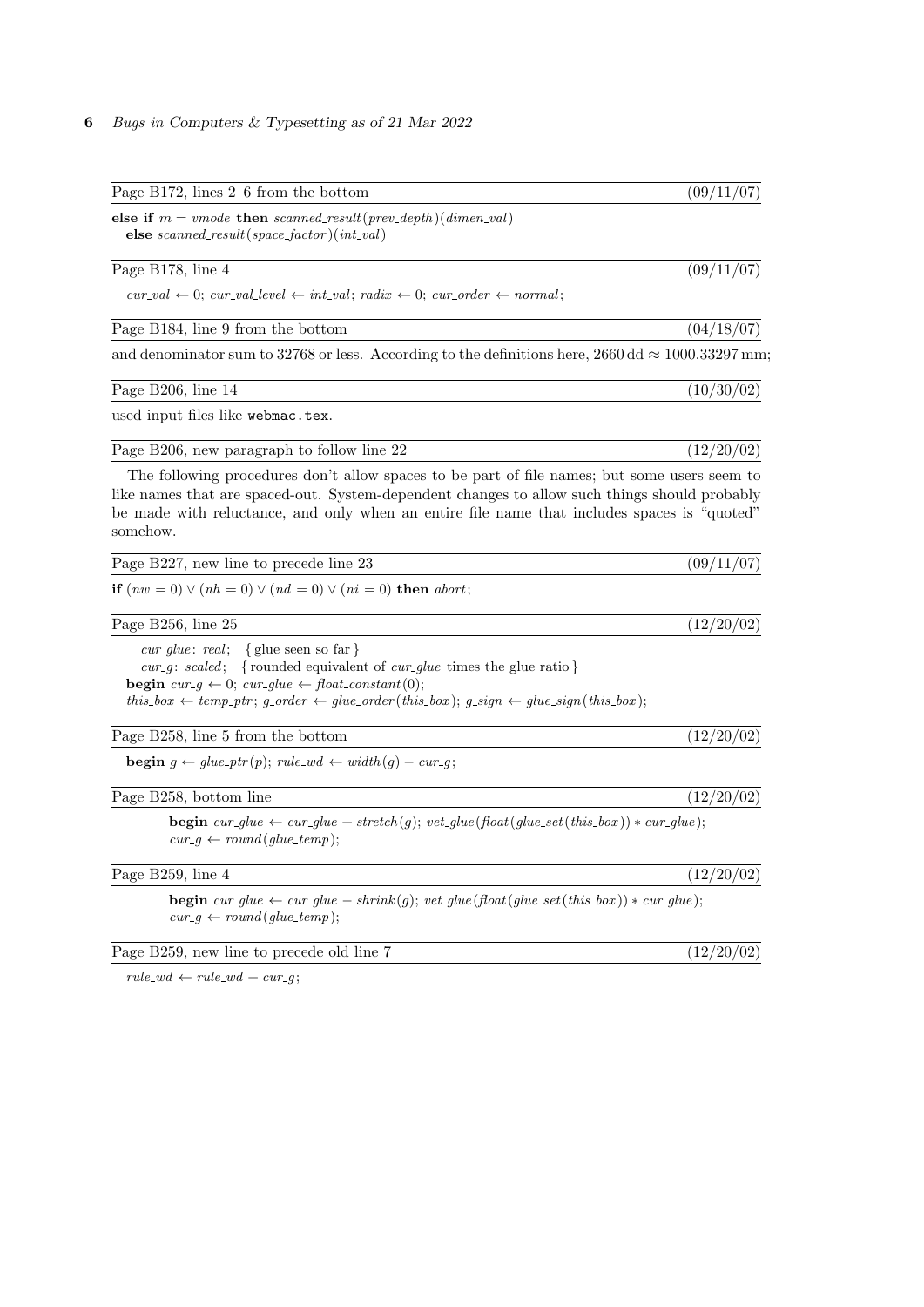| Page B260, line 21                                                                                                                                                                                                                                                                                                                                  | (12/19/02) |
|-----------------------------------------------------------------------------------------------------------------------------------------------------------------------------------------------------------------------------------------------------------------------------------------------------------------------------------------------------|------------|
| else begin $lx \leftarrow lr$ div $(lq + 1);$                                                                                                                                                                                                                                                                                                       |            |
| Page B261, line 9                                                                                                                                                                                                                                                                                                                                   | (12/20/02) |
| $cur\_glue: real;$<br>$\{$ glue seen so far $\}$<br>{rounded equivalent of $cur\_glue$ times the glue ratio}<br>$cur_q: scaled;$<br><b>begin</b> $cur\_g \leftarrow 0$ ; $cur\_glue \leftarrow float\_constant(0)$ ;<br>this_box $\leftarrow temp\_ptr$ ; g_order $\leftarrow glue\_order(this\_box)$ ; g_sign $\leftarrow glue\_sign(this\_box)$ ; |            |
| Page B262, line 10 from the bottom                                                                                                                                                                                                                                                                                                                  | (12/20/02) |
| <b>begin</b> $g \leftarrow glue\_ptr(p)$ ; $rule\_ht \leftarrow width(g) - cur\_g$ ;                                                                                                                                                                                                                                                                |            |
| Page B262, line 6 from the bottom                                                                                                                                                                                                                                                                                                                   | (12/20/02) |
| <b>begin</b> $cur\_glue \leftarrow cur\_glue + stretch(g); vet\_glue(float(glue\_set(this\_box)) * cur\_glue);$<br>$cur_q \leftarrow round(glue_temp);$                                                                                                                                                                                             |            |
| Page B262, line 2 from the bottom                                                                                                                                                                                                                                                                                                                   | (12/20/02) |
| <b>begin</b> $cur\_glue \leftarrow cur\_glue - shrink(g); vet\_glue (float(glue\_set(this\_box)) * cur\_glue);$<br>$cur\_q \leftarrow round(glue\_temp);$                                                                                                                                                                                           |            |
| Page B263, new line to precede old line 2                                                                                                                                                                                                                                                                                                           | (12/20/02) |
| $rule\_ht \leftarrow rule\_ht + cur\_q;$                                                                                                                                                                                                                                                                                                            |            |
| Page B264, line 10                                                                                                                                                                                                                                                                                                                                  | (12/19/02) |
| else begin $lx \leftarrow lr$ div $(lq + 1)$ ;                                                                                                                                                                                                                                                                                                      |            |
| Page B266, line 29                                                                                                                                                                                                                                                                                                                                  | (09/11/07) |
| <i>total-pages</i> $\geq$ 65536, the DVI file will lie. And if $max\_push \geq 65536$ , the user deserves whatever<br>chaos might ensue.                                                                                                                                                                                                            |            |
| Page B279, line 19                                                                                                                                                                                                                                                                                                                                  | (09/11/07) |
| $p: pointer; \{ a new glue node \}$                                                                                                                                                                                                                                                                                                                 |            |
| Page B288, lines 18-20                                                                                                                                                                                                                                                                                                                              | (09/11/07) |
| $left\_nod:$ begin $print\_esc("left");$ $print\_delimiter(delimiter(p));$<br>end:                                                                                                                                                                                                                                                                  |            |
| $right\_nod$ : begin $print\_esc("right"); print\_delimiter(delimiter(p));$                                                                                                                                                                                                                                                                         |            |
| Page B290, line 12                                                                                                                                                                                                                                                                                                                                  | (09/11/07) |

begin if  $s = text\_size$  then  $print\_esc("textfont");$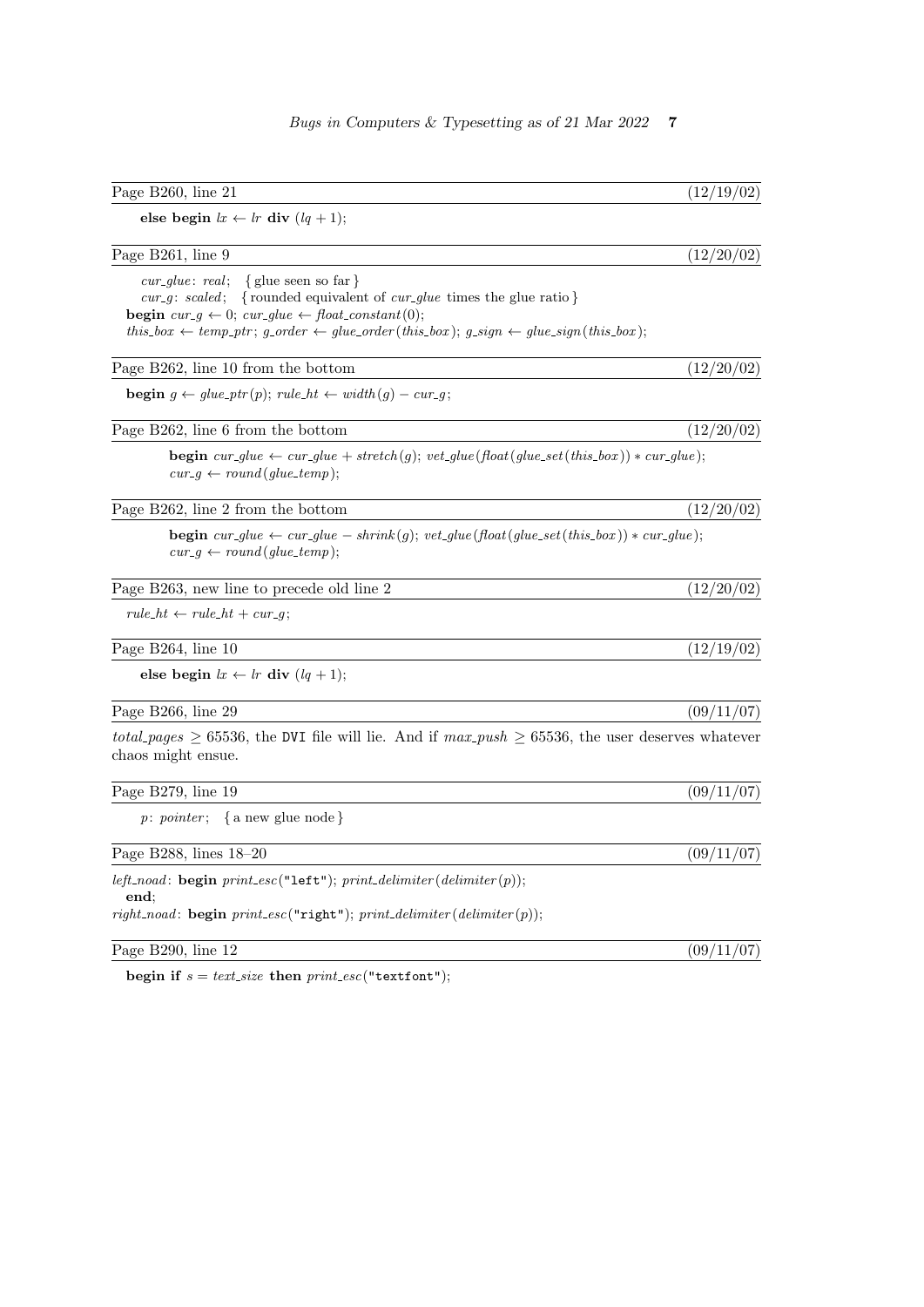| Page B299, line 9                                                                                                                                                               | (12/20/02) |
|---------------------------------------------------------------------------------------------------------------------------------------------------------------------------------|------------|
| if $type(r) = kern-node$ then<br>{unneeded italic correction}                                                                                                                   |            |
| Page B332, line 6                                                                                                                                                               | (12/19/02) |
| is being scanned, or when no alignment preamble is active.                                                                                                                      |            |
| Page B332, line 8                                                                                                                                                               | (12/19/02) |
| begin if $(scanner\_status = aligning) \vee (cur\_align = null)$ then                                                                                                           |            |
| Page B336, line 11 from the bottom                                                                                                                                              | (10/13/03) |
| $j - i + min\_quarter word$ in their link fields. The values of $w_{ii}$ were initialized to null flag,                                                                         |            |
| Page B342, lines 5 and 6                                                                                                                                                        | (09/11/07) |
| In restricted horizontal mode, the <i>clang</i> part of <i>aux</i> is undefined; an over-cautious Pascal<br>runtime system may complain about this.                             |            |
| Page B343, line 25                                                                                                                                                              | (01/02/13) |
| should begin in the sequence of line numbers, in case hanging indentation or <b>\parshape</b> is in                                                                             |            |
| Page B416, line 22                                                                                                                                                              | (02/29/08) |
| if $count(t) = 1000$ then $t \leftarrow height(r)$<br>else $t \leftarrow x\_over\_n(height(r), 1000) * count(t);$<br>$print\_scaled(t)$                                         |            |
| Page B438, lines $1-3$                                                                                                                                                          | (09/11/07) |
| If $link(cur_q)$ is nonnull when <i>wrapup</i> is invoked, $cur_q$ points to the list of characters<br>1035.<br>that were consumed while building the ligature character cur.l. |            |
| Page B438, lines 19 and 20                                                                                                                                                      | (09/11/07) |
| begin if $link(cur_q) > null$ then<br>if character (tail) = $qi(hyphen\_char[main\_f])$ then $ins\_disc \leftarrow true;$                                                       |            |
| Page B438, line 4 from the bottom                                                                                                                                               | (09/11/07) |
| $link(tail) \leftarrow lig\_stack; tail \leftarrow lig\_stack \{main\_loop\_look ahead \text{ is next}\}\$                                                                      |            |
| Page B439, line 3                                                                                                                                                               | (09/11/07) |
| <b>if</b> $main\_p > null$ then $tail\_append(maxin\_p)$ ; {append a single character}                                                                                          |            |
| Page B440, new line to follow line 9                                                                                                                                            | (09/11/07) |
|                                                                                                                                                                                 |            |

if  $cur_r = non_{char}$  then goto  $main_{loop\_wrapup}$ ;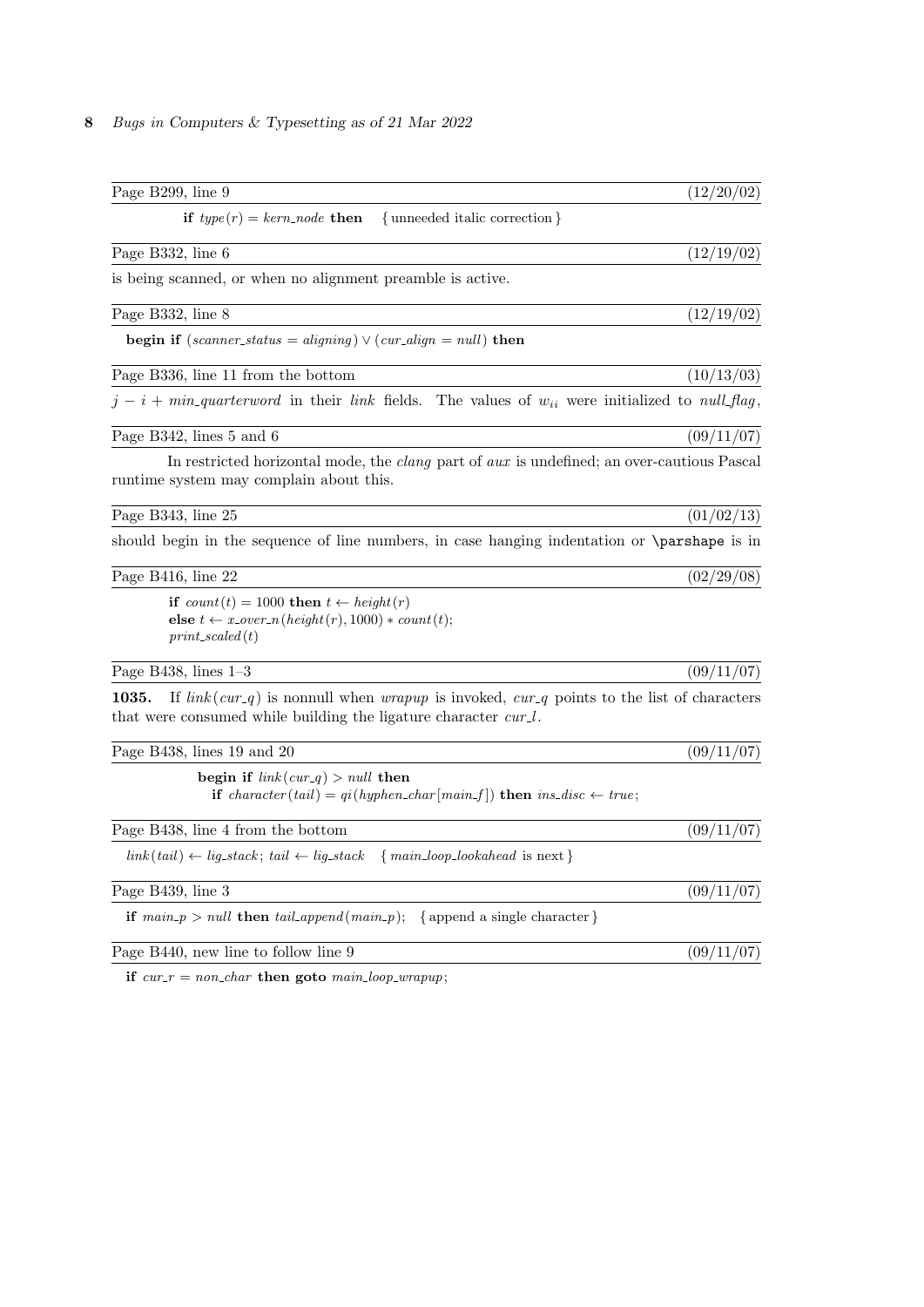| Page B452, line 18                                                                                                                                                                                                                                                                                                                                                                                                                                                                                                                                                                                                                                                              | (28/03/11) |
|---------------------------------------------------------------------------------------------------------------------------------------------------------------------------------------------------------------------------------------------------------------------------------------------------------------------------------------------------------------------------------------------------------------------------------------------------------------------------------------------------------------------------------------------------------------------------------------------------------------------------------------------------------------------------------|------------|
| hmode, where the latter two are used to denote \vbox and \hbox, respectively.                                                                                                                                                                                                                                                                                                                                                                                                                                                                                                                                                                                                   |            |
| Page B455, lines 3 and 4                                                                                                                                                                                                                                                                                                                                                                                                                                                                                                                                                                                                                                                        | (09/11/07) |
| if $((cur\_{end} = hskip) \wedge (abs(model) \neq vmode)) \vee ((cur\_{end} = vskip) \wedge (abs(model) = vmode))$ then                                                                                                                                                                                                                                                                                                                                                                                                                                                                                                                                                         |            |
| Page B472, new paragraph to follow line 10                                                                                                                                                                                                                                                                                                                                                                                                                                                                                                                                                                                                                                      | (12/20/02) |
| A devious user might force an <i>endv</i> command to occur just about anywhere; we must defeat<br>such hacks.                                                                                                                                                                                                                                                                                                                                                                                                                                                                                                                                                                   |            |
| Page B472, replacement for what used to be line 13                                                                                                                                                                                                                                                                                                                                                                                                                                                                                                                                                                                                                              | (12/20/02) |
| <b>begin</b> base_ptr $\leftarrow input\_ptr$ ; input_stack [base_ptr] $\leftarrow cur\_input$ ;<br>while $(input\_stack base\_ptr] .index\_field \neq v\_template) \wedge$<br>$(input\_stack base\_ptr .loc\_field = null) \wedge$<br>$(input\_stack[base\_ptr].state\_field = token\_list)$ do $decr(base\_ptr);$<br><b>if</b> $(\text{input\_stack}[\text{base\_ptr}].\text{index\_field} \neq v\_template) \vee$<br>$(input\_stack base\_ptr .loc\_field \neq null)$<br>$(input\_stack base\_ptr .state\_field \neq token\_list)$ then<br>$\mathit{fatal\_error}(\texttt{'(interwoven\_alignment\_preambles\_are\_not\_allowed)}');$<br>if $cur\_group = align\_group$ then |            |
| Page B505, line 19                                                                                                                                                                                                                                                                                                                                                                                                                                                                                                                                                                                                                                                              | (09/11/07) |
| $("since \cup the \cup result \cup is \cup out \cup of \cup range."),$<br>if $p \geq glue\_val$ then delete_glue_ref (cur_val);<br>$error$ ; return;                                                                                                                                                                                                                                                                                                                                                                                                                                                                                                                            |            |
| Page B506, line 1                                                                                                                                                                                                                                                                                                                                                                                                                                                                                                                                                                                                                                                               | (10/13/03) |
| Here we use the fact that the consecutive codes $int\_val$ $mu\_val$ and $assign\_int$<br>1237.                                                                                                                                                                                                                                                                                                                                                                                                                                                                                                                                                                                 |            |
| Page B520, line 8                                                                                                                                                                                                                                                                                                                                                                                                                                                                                                                                                                                                                                                               | (06/25/04) |
| says, for example, '(preloaded format=plain 1982.11.19)', showing the year, month, and day                                                                                                                                                                                                                                                                                                                                                                                                                                                                                                                                                                                      |            |
| Page B535, new line to follow line 11                                                                                                                                                                                                                                                                                                                                                                                                                                                                                                                                                                                                                                           | (09/11/07) |
| if last_glue $\neq$ max_halfword then delete_glue_ref (last_glue);                                                                                                                                                                                                                                                                                                                                                                                                                                                                                                                                                                                                              |            |
| Page B578, new entry                                                                                                                                                                                                                                                                                                                                                                                                                                                                                                                                                                                                                                                            | (06/04/06) |
| Trabb Pardo, Luis Isidoro, 2.                                                                                                                                                                                                                                                                                                                                                                                                                                                                                                                                                                                                                                                   |            |
| Page Cxi, line 4                                                                                                                                                                                                                                                                                                                                                                                                                                                                                                                                                                                                                                                                | (05/20/07) |

27 Recovery from Errors . . . . . . . . . . . . 223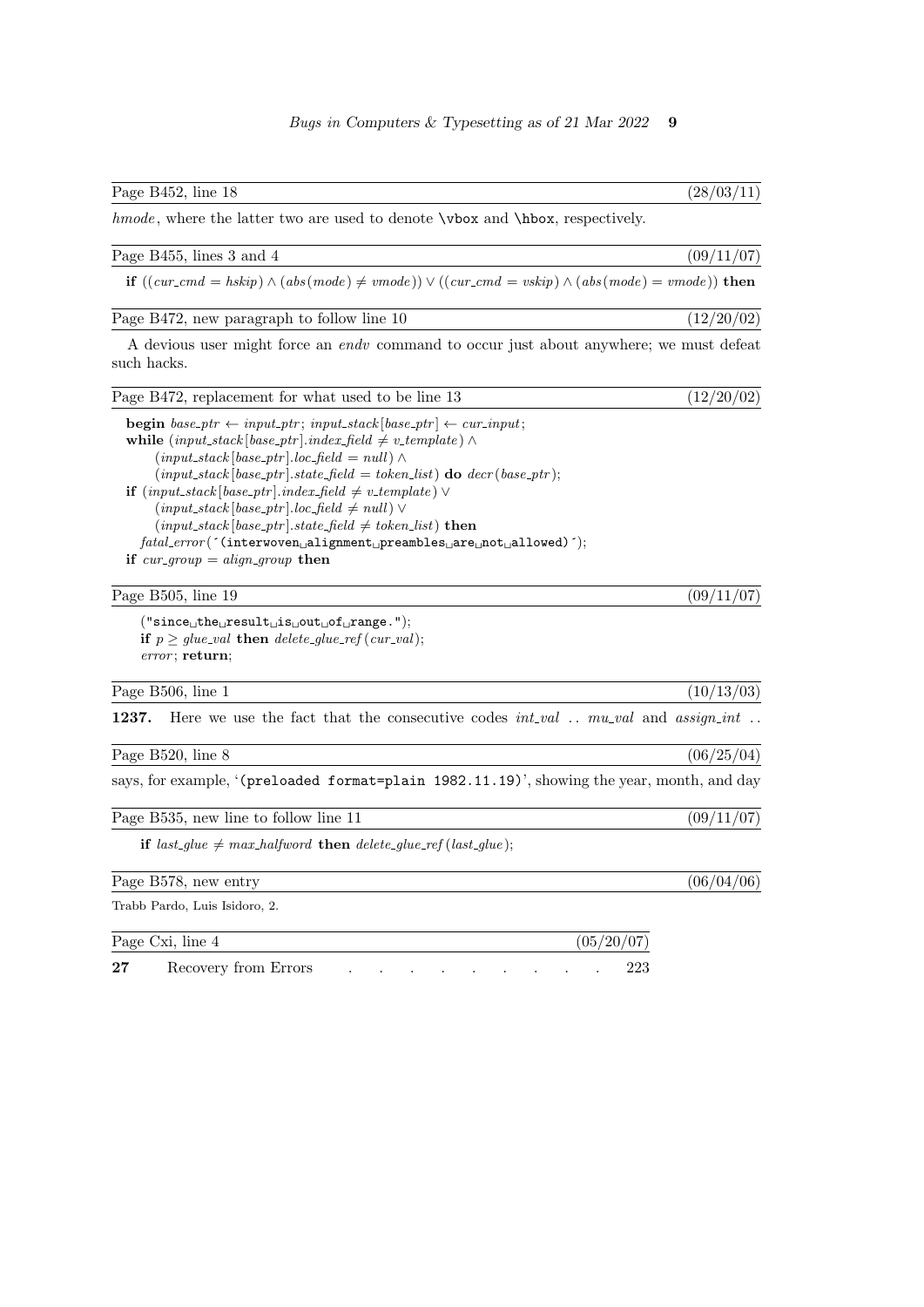| Page C11, line 11                                                                                                                                                                                                                                | (10/11/01) |
|--------------------------------------------------------------------------------------------------------------------------------------------------------------------------------------------------------------------------------------------------|------------|
| the area below the bar to the area above it equal to $(\sqrt{5}+1)/2 \approx 1.61803$ , the                                                                                                                                                      |            |
| Page C29, illustration for exercise 4.11                                                                                                                                                                                                         | (09/09/01) |
| points 2 and 5 should not be labeled twice                                                                                                                                                                                                       |            |
| Page C32, line 5 from the bottom                                                                                                                                                                                                                 | (01/04/14) |
| penpos1(stem, 15); penpos2(.9stem, 12); penpos3(stem, 10);<br>20                                                                                                                                                                                 |            |
| Page C36, line 5 from the bottom                                                                                                                                                                                                                 | (01/05/14) |
| line 12, where it says ' $x11'$ ', not ' $x11'$ ' or ' $x11'$ '); be sure to distinguish between                                                                                                                                                 |            |
| Page C55, lines 5 and 6                                                                                                                                                                                                                          | (01/05/14) |
| suffixed or subscripted. Thus, the syntax rule for (variable) should actually be replaced<br>by a slightly more complicated pair of rules:                                                                                                       |            |
| Page C129, line 16                                                                                                                                                                                                                               | (02/21/08) |
| $\langle$ path subexpression $\rangle \longrightarrow \langle$ path expression not ending with direction specifier)                                                                                                                              |            |
| Page $C130$ , lines $13-15$ from the bottom                                                                                                                                                                                                      | (09/13/03) |
| point but not after it, the nonempty one is duplicated in a similar way. A basic path<br>join ' controls $u$ and $v$ ' specifies explicit control points that override any direction<br>specifiers that may immediately surround it.             |            |
| Page C137, lines 5–7 from the bottom                                                                                                                                                                                                             | (02/21/08) |
| Let's conclude this chapter by applying what we've learned about paths to a<br>real-life example. The Journal of Algorithms was published for many years<br>by Academic Press, and its cover page carried the following logo, which was designed |            |
| Page C137, bottom two lines                                                                                                                                                                                                                      | (02/21/08) |
| A METAFONT program to produce this logo made it possible for the editors of the                                                                                                                                                                  |            |

journal to use it on letterheads in their correspondence. Here is one way to do that job,

| Page C156, line 15 from the bottom | (09/09/01) |  |  |
|------------------------------------|------------|--|--|
|------------------------------------|------------|--|--|

be the values they had upon entry to the group.)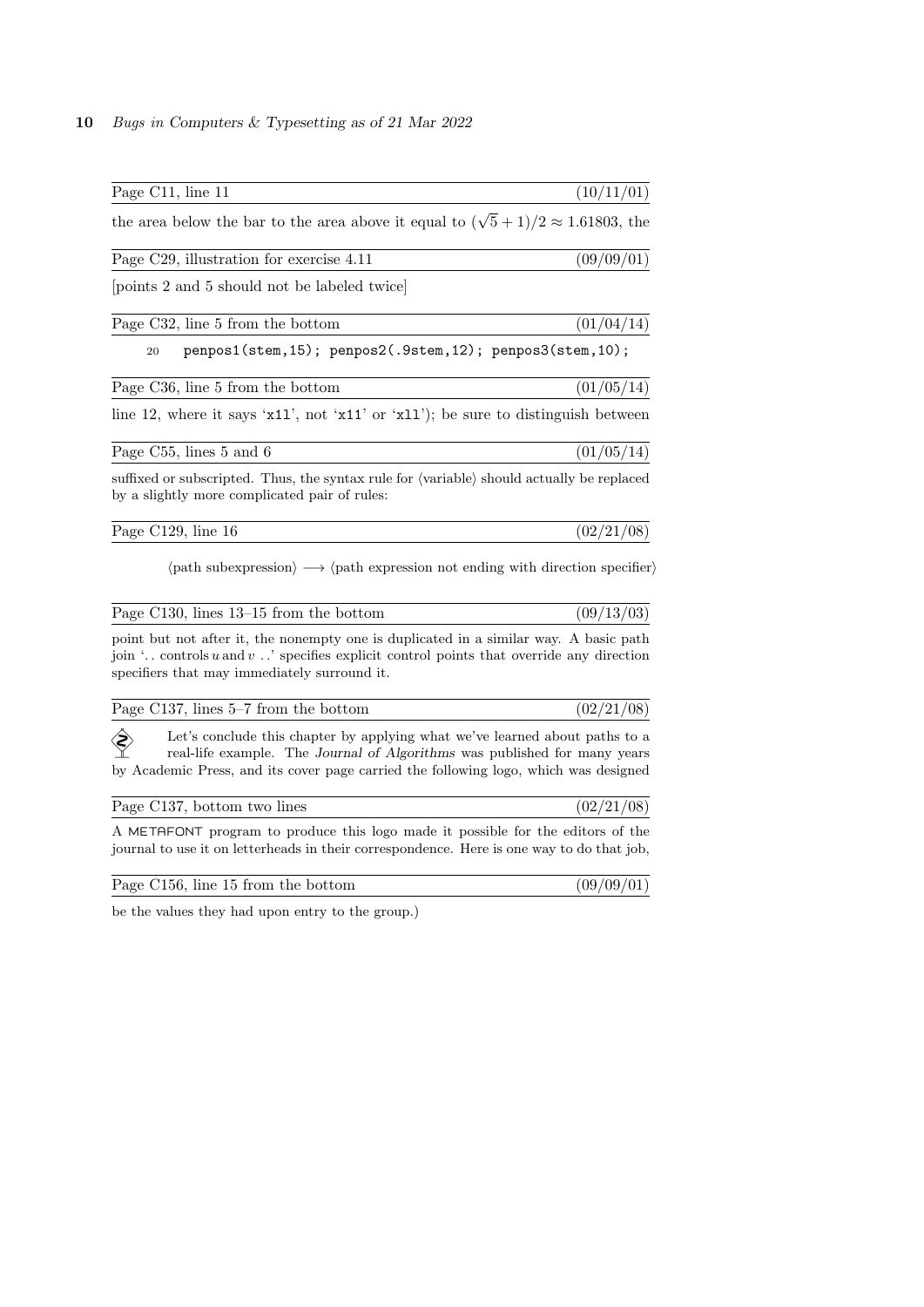| Page C159, lines $12-15$ | (12/01/06) |  |  |  |
|--------------------------|------------|--|--|--|
|--------------------------|------------|--|--|--|

## def --- = ..tension infinity.. enddef;

it makes ' $z_1$  ---  $z_2$ ' become ' $z_1$ ... tension *infinity* ...  $z_2$ '. The replacement text can be any sequence of tokens not including 'enddef'; or it can include entire subdefinitions like 'def ... enddef', according to certain rules that we shall explain later.

| Page C171, line 16 from the bottom                                                                                                                                                                              | (06/18/02) |
|-----------------------------------------------------------------------------------------------------------------------------------------------------------------------------------------------------------------|------------|
| $\langle \text{loop} \rangle \longrightarrow \langle \text{loop header} \rangle : \langle \text{loop text} \rangle$ endfor                                                                                      |            |
| Page C179, line 7 from the bottom                                                                                                                                                                               | (09/09/01) |
| next time METAFONT gets to the end of an input line, it will stop reading from the                                                                                                                              |            |
| Page C180, lines $14-16$                                                                                                                                                                                        | (04/25/03) |
| digits should be a file name that works in essentially the same way on all installations<br>of METAFONT. Uppercase letters are considered to be distinct from their lowercase<br>counterparts, on many systems. |            |
| Page C180, new line to be inserted 4 from the bottom                                                                                                                                                            | (06/25/04) |
| • When METAFONT is reading the symbolic tokens to be saved by save.                                                                                                                                             |            |
| Page C203, line 12 from the bottom                                                                                                                                                                              | (04/25/03) |
| point 3 at the right of the triangle might digitize into a                                                                                                                                                      |            |
| Page C213, line 26                                                                                                                                                                                              | (02/21/08) |
| $\langle \text{path subexpression} \rangle \longrightarrow \langle \text{path expression not ending with direction spectrum} \rangle$                                                                           |            |
| Page C226, line 23                                                                                                                                                                                              | (02/21/08) |
| following nineteen things will be mentioned:                                                                                                                                                                    |            |
| Page C226, new line to be second from the bottom                                                                                                                                                                | (02/21/08) |
| independent variables<br>(distinct numeric variables)                                                                                                                                                           |            |
| Page C236, line 7 from the bottom                                                                                                                                                                               | (01/05/14) |
| <b>7.4.</b> False. After 'new internal $x$ ; 'you can't say ' $x$ (tag)' in a (suffix list).                                                                                                                    |            |
| Page $C246$ , line 12                                                                                                                                                                                           | (02/21/08) |

is performed whenever METAFONT uses the last two alternatives in the definition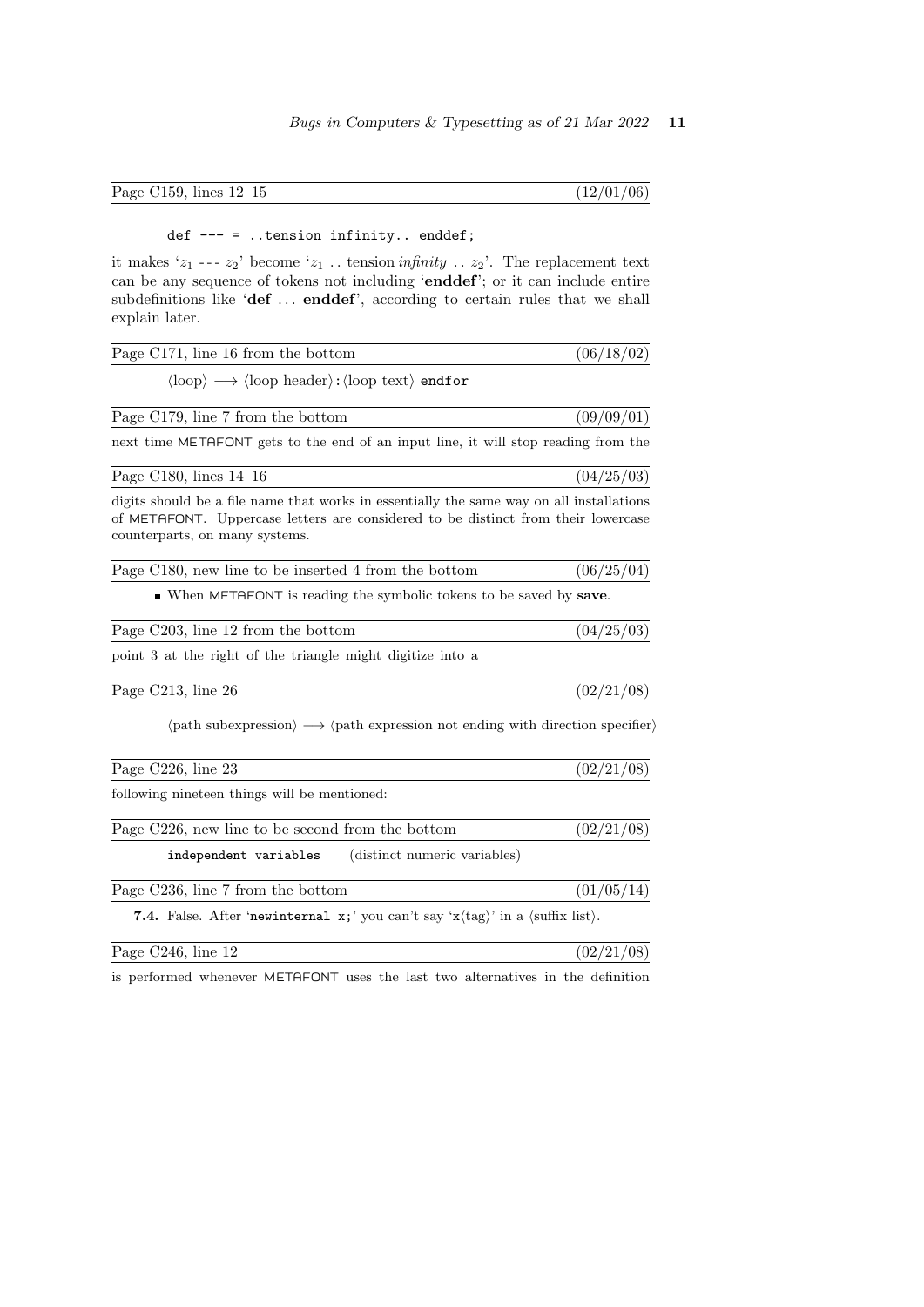| Page C250, lines 13 and 14                                                                                        | (02/19/08)         |
|-------------------------------------------------------------------------------------------------------------------|--------------------|
| <b>19.3.</b> Yes, if and only if $n - \frac{1}{2}$ is a nonnegative even integer.<br>values are rounded upwards.) | (Because ambiguous |
| Page C250, line 12 from the bottom                                                                                | (04/25/03)         |
| following $\langle$ boolean primary $\rangle$ .)                                                                  |                    |
| Page C286, line 25                                                                                                | (09/09/01)         |
| problem; it would simply have put <b>ENDFOR</b> into the replacement text of <b>asts</b> , because                |                    |
| Page C289, line 7                                                                                                 | (09/09/01)         |
| if if pair $x: x>(0,0)$ else: false fi: A else: B fi.                                                             |                    |
| Page C292, line 10 from the bottom                                                                                | (09/09/01)         |
| be known by saying 'if known $p - q$ : $p = q$ else: false fi'; transforms could be handled                       |                    |
| Page C293, line 5 from the bottom                                                                                 | (04/25/03)         |
| given angle $\phi$ . We can consider the common angle $\theta$ of $z_{1r} - z_{1l}$ and $z_{0r} - z_{0l}$ to be   |                    |
| Page C315, line 15 from the bottom                                                                                | (04/25/03)         |
| b' was shipped out.) The second letter, 'o', is placed in a second little box adjacent                            |                    |
| Page C325, bottom line                                                                                            | (02/29/08)         |
| - CAROLUS LINNÆUS, <i>Philosophia Botanica</i> (1751)                                                             |                    |
| Page C332, line 4 from the bottom                                                                                 | (04/25/03)         |
| (The proofsheet resolution will be 50 pixels per inch, because <i>cheapo</i> has 200 pixels per                   |                    |
| Page C346, left column                                                                                            | (06/18/02)         |
| $^*$ :, 169, 171, 317–319.                                                                                        |                    |
| Page C346, right column                                                                                           | (07/09/01)         |
| *angle, <i>29, 67,</i> <u>72,</u> 107, 135, 211, <i>238</i> .                                                     |                    |
| Page C346, right column                                                                                           | (10/04/04)         |
| arccosine, arcsine, arctangent, see angle.                                                                        |                    |
| Page C351, right column                                                                                           | (02/21/08)         |
|                                                                                                                   |                    |

independent variables,  $81-83$ , 88, 224, 226.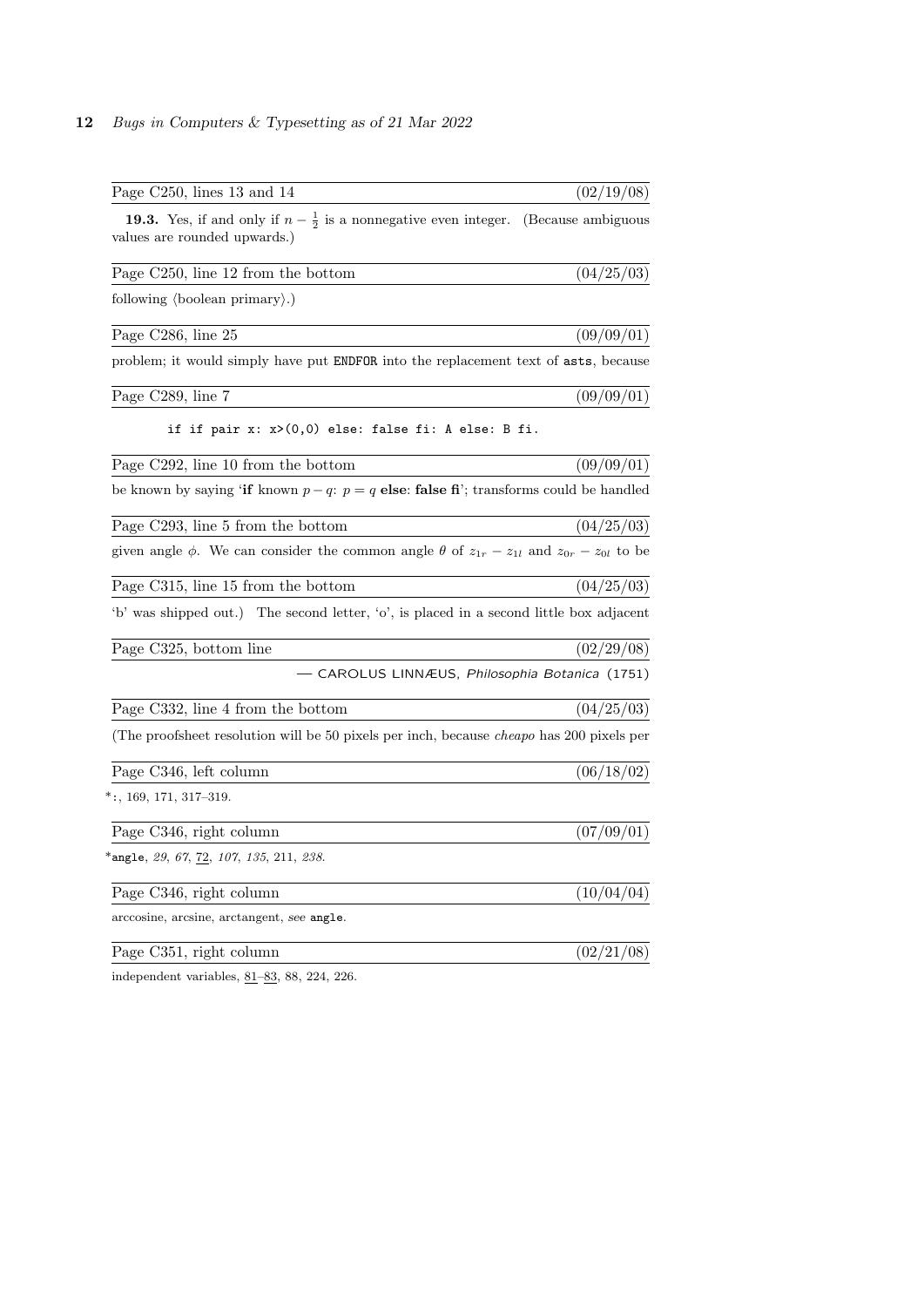Page C352, right column  $(02/29/08)$ 

Linné, Carl von  $(=$  Linnæus, Carolus), 325.

### Page C355, right column  $(02/29/08)$

\*save, 155–156, 160, 173, 178, 180, 218,  $236, 244, 296, 299.$ 

| Page Dv, page number change |  | (12/27/11) |  |  |
|-----------------------------|--|------------|--|--|
|-----------------------------|--|------------|--|--|

[For consistency with Volumes A, C, and E, the preface now begins on page v instead of page vii. This change was first made in the sixth printing.]

| Page Dv (formerly Dvii), bottom two lines | (01/06/14) |
|-------------------------------------------|------------|
|-------------------------------------------|------------|

corporates all of those changes. I now believe that the final bug was discovered on 03 June 2008, and removed in version 2.7182818. The finder's fee has converged to \$327.68.

Page Dxiii (formerly Dxv), line  $-7$  (12/27/11)

Format specs have no effect on the corresponding Pascal program, but they do influence

Page D2, line  $-17$  (01/03/14)

define  $banner \equiv$  This<sub>1</sub>, is METAFONT, Version 2.7182818′ { printed when METAFONT starts }

Page D2, lines 4 and 5 from the bottom  $(12/23/02)$ 

types; there are no 'var' parameters, except in the case of files or in the system-dependent paint row procedure; there are no tag fields on variant records; there are no real variables; no procedures are declared local to other procedures.)

Page D16, new paragraph to follow line 26  $(06/25/04)$ 

The first line is special also because it may be read before METAFONT has input a base file. In such cases, normal error messages cannot yet be given. The following code uses concepts that will be explained later. (If the Pascal compiler does not support non-local **goto**, the statement 'goto *final end*' should be replaced by something that quietly terminates the program.)

Page D22, line 26 (09/11/07)

ASCII codes  $[60 \, . \, 71, 136, 141 \, . \, 146]$  must be printable.

Page D31, line 29 (06/25/04)

This is the only nontrivial goto statement in the whole program. It is used when there is no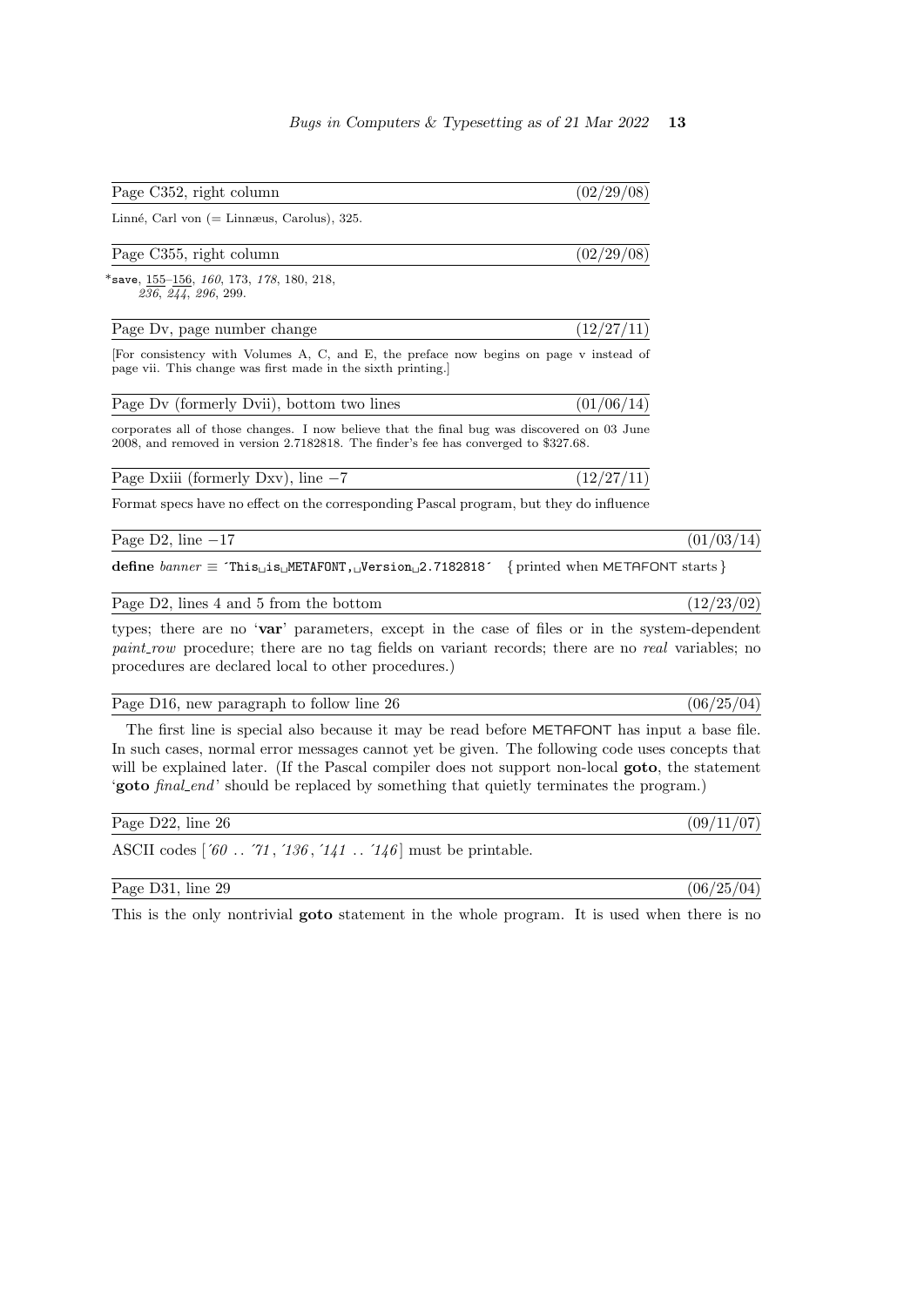| Page D42, replacement for lines 8-13                                                                                                                                                                                                                                                                                                                                                                                                                                                                  | (12/23/02) |
|-------------------------------------------------------------------------------------------------------------------------------------------------------------------------------------------------------------------------------------------------------------------------------------------------------------------------------------------------------------------------------------------------------------------------------------------------------------------------------------------------------|------------|
| Notice that if 64-bit integer arithmetic were available, we could simply compute $(2^{29} * p + q)$<br>$div(2 * q)$ . But when we are restricted to Pascal's 32-bit arithmetic we must either resort to<br>multiple-precision maneuvering or use a simple but slow iteration. The multiple-precision tech-<br>nique would be about three times faster than the code adopted here, but it would be comparatively<br>long and tricky, involving about sixteen additional multiplications and divisions. |            |
| Page D43, line 20                                                                                                                                                                                                                                                                                                                                                                                                                                                                                     | (12/23/02) |
| language or 64-bit substitute is advisable.                                                                                                                                                                                                                                                                                                                                                                                                                                                           |            |
| Page D44, lines $24-26$                                                                                                                                                                                                                                                                                                                                                                                                                                                                               | (12/23/02) |
| Once again it is a good idea to use 64-bit arithmetic if possible; otherwise take_scaled will use<br>more than 2% of the running time when the Computer Modern fonts are being generated.                                                                                                                                                                                                                                                                                                             |            |
| Page D58, line 16 from the bottom                                                                                                                                                                                                                                                                                                                                                                                                                                                                     | (06/25/04) |
| if j_random = 0 then new_randoms else $decr(j.random)$                                                                                                                                                                                                                                                                                                                                                                                                                                                |            |
| Page D63, line 21                                                                                                                                                                                                                                                                                                                                                                                                                                                                                     | (06/25/04) |
| Locations of mem between mem_min and mem_top may be dumped as part of preloaded base                                                                                                                                                                                                                                                                                                                                                                                                                  |            |
| Page D75, line 13                                                                                                                                                                                                                                                                                                                                                                                                                                                                                     | (06/25/04) |
| <b>define</b> $\hat{p}\text{-}or\text{-}else = 2$ { delimiters for conditionals (elseif, else, fi) }                                                                                                                                                                                                                                                                                                                                                                                                  |            |
| Page D76, line 5                                                                                                                                                                                                                                                                                                                                                                                                                                                                                      | (06/25/04) |
| define type_name = 30 { declare a type (numeric, pair, etc.) }                                                                                                                                                                                                                                                                                                                                                                                                                                        |            |
| Page D77, line 16                                                                                                                                                                                                                                                                                                                                                                                                                                                                                     | (06/25/04) |
| define $lig\_{\ell}$ $key$ $\ell$ and $= 76$ {the operators 'kern' and '=:' and '=:', etc.}                                                                                                                                                                                                                                                                                                                                                                                                           |            |
| Page D98, bottom two lines                                                                                                                                                                                                                                                                                                                                                                                                                                                                            | (06/25/04) |
| They consist of zero or more parameter tokens followed by a code for the type of macro.                                                                                                                                                                                                                                                                                                                                                                                                               |            |
| Page D101, line 3                                                                                                                                                                                                                                                                                                                                                                                                                                                                                     | (06/25/04) |
|                                                                                                                                                                                                                                                                                                                                                                                                                                                                                                       |            |

METAFONT user assigns a type to a variable like x20a.b by saying, for example, 'boolean x[]a.b'.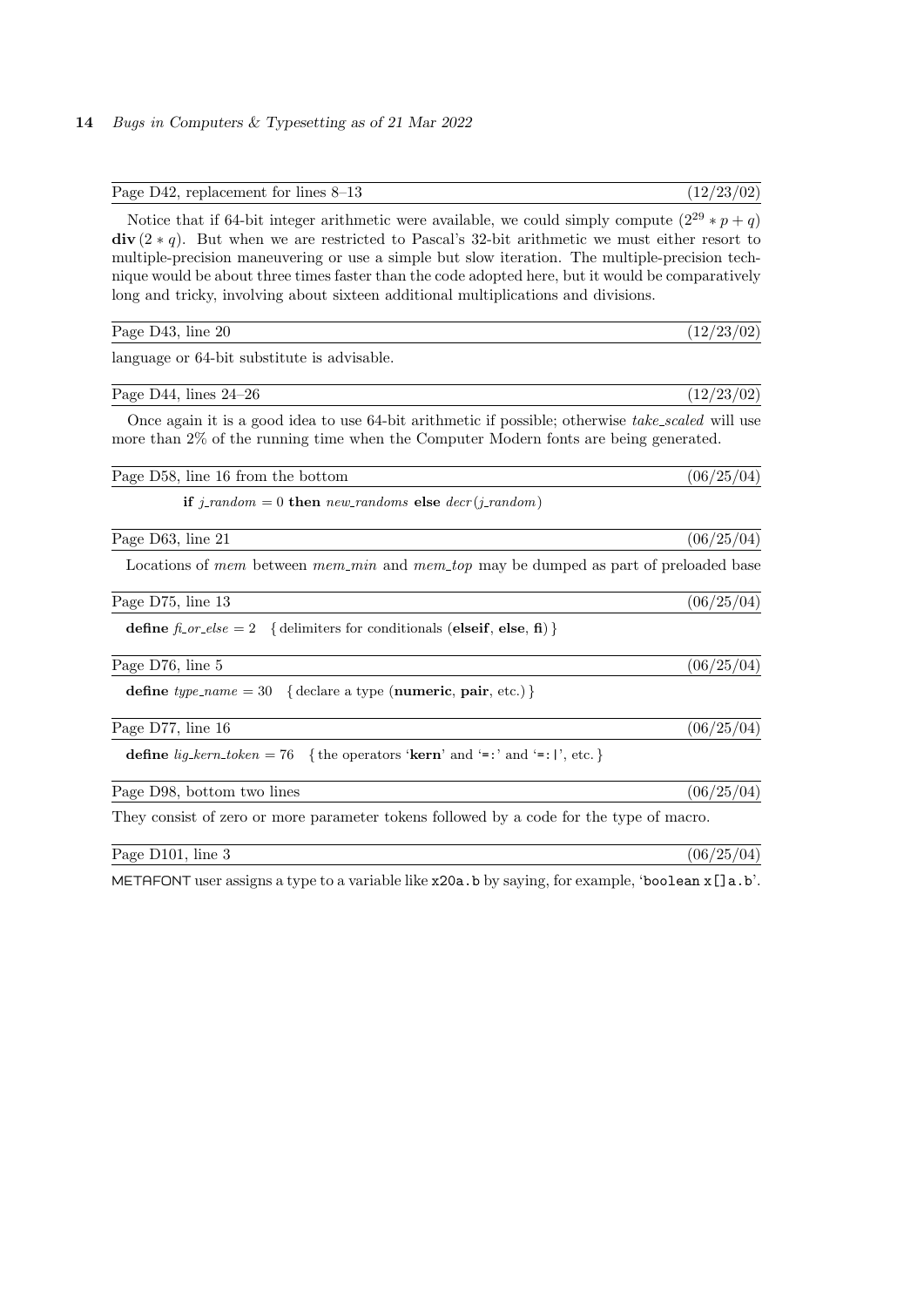Page D102, lines  $10-16$  (06/25/04)

variable that is relevant when no attributes are attached to the parent. The *attr-head* node has the fields of either a value node, a subscript node, or an attribute node, depending on what the parent would be if it were not structured; but the subscript and attribute fields are ignored, so it effectively contains only the data of a value node. The link field in this special node points to an attribute node whose *attr*-loc field is zero; the latter node represents a collective subscript '[]' attached to the parent, and its link field points to the first non-special attribute node (or to end\_attr if there are none).

| Page D102, lines 7 and 8 from the bottom                                                                                                                                                                                                                                            | (06/25/04) |
|-------------------------------------------------------------------------------------------------------------------------------------------------------------------------------------------------------------------------------------------------------------------------------------|------------|
| subscr-head(q1) = qq1; qq is a three-word "attribute-as-value" node with $type(qq)$ =<br><i>numeric_type</i> (assuming that $x5$ is numeric, because qq represents ' $x$ []' with no further<br>attributes), $name\_type(qq) = structured\_root, attr\_loc(qq) = 0, parent(qq) = p$ |            |
| Page D103, line 6                                                                                                                                                                                                                                                                   | (06/25/04) |
| The value of variable x20b appears in node $qqq2 = link(qqq1)$ , as you can well imagine. Similarly,<br>the value of ' <b>x</b> . a' appears in node $q2 = link(q1)$ , where $attr\_loc(q2) = h(a)$ and $parent(q2) = p$ .                                                          |            |
| Page D114, line 12                                                                                                                                                                                                                                                                  | (06/25/04) |
| Such save stack entries are generated by <b>save</b> commands.                                                                                                                                                                                                                      |            |
| Page D120, line 3                                                                                                                                                                                                                                                                   | (06/25/04) |
| delete the line 'The code here $\dots$ ', since the code <i>doesn't</i> use the stated fact                                                                                                                                                                                         |            |
| Page D126, line 10                                                                                                                                                                                                                                                                  | (06/25/04) |
| If $\theta_0$ is supposed to have a given value $E_0$ , we simply define $C_0 = 1$ , $D_0 = 0$ , and $R_0 = E_0$ .                                                                                                                                                                  |            |
| Page D138, line 11 from the bottom                                                                                                                                                                                                                                                  | (10/26/06) |
| for the bisected interval are $z'_0 = z_0$ and $z''_0 = z_0 + (Z'_1 + Z'_2 + \cdots + Z'_n)/2^{l+1}$ .                                                                                                                                                                              |            |
| Page D142, line 3                                                                                                                                                                                                                                                                   | (06/25/04) |
| out to hold if and only if $x_0 \le x_1$ and $x_2 \le x_3$ , and either $x_1 \le x_2$ or $(x_1-x_2)^2 \le (x_1-x_0)(x_3-x_2)$ .                                                                                                                                                     |            |
| Page $D142$ , line 8                                                                                                                                                                                                                                                                | (10/26/06) |
| For example, if we start with $(x_1 - x_0, x_2 - x_1, x_3 - x_2) = (X_1, X_2, X_3) = (7, -16, 39)$ , the                                                                                                                                                                            |            |
| Page D142, lines $21-23$                                                                                                                                                                                                                                                            | (06/25/04) |
| monotonic cubic, then $B(x_2, x_1, x_2, x_3; \frac{1}{2})$ is always between $06[x_2, x_3]$ and $04[x_3, x_3]$ and it is                                                                                                                                                            |            |

monotonic cubic, then  $B(x_0, x_1, x_2, x_3; \frac{1}{2})$  is always between  $.06[x_0, x_3]$  and  $.94[x_0, x_3]$ ; and it is impossible for  $\bar{x}$  to be within  $\epsilon$  of such a number. Contradiction! (The constant .06 is actually  $(2-\sqrt{3})/4$ ; the worst case occurs for polynomials like  $B(0, 2-\sqrt{3}, 1-\sqrt{3}, 3; t)$ .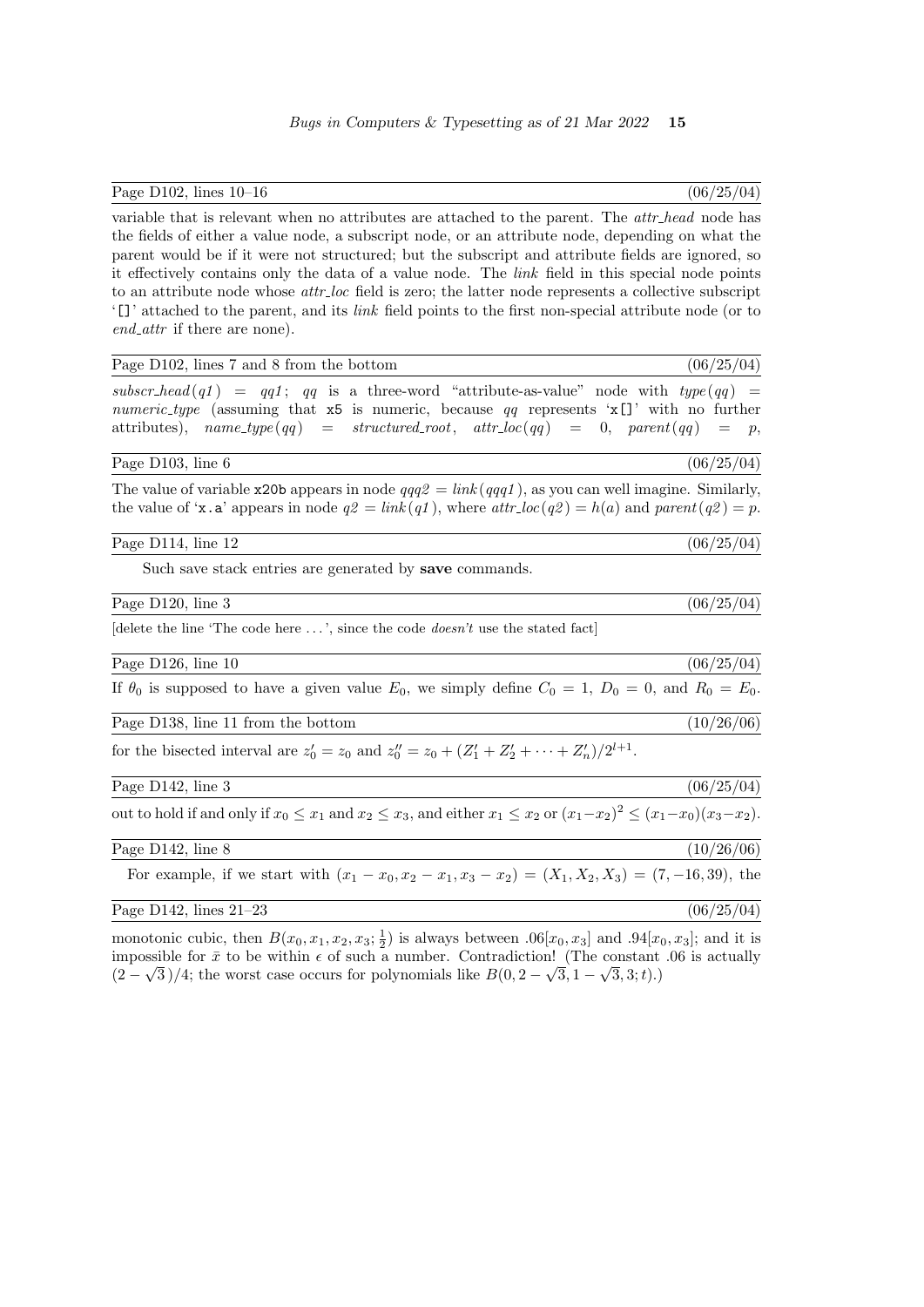| Page D177, line 18                                                                                                                                                                                                                                                                                          | (06/25/04) |
|-------------------------------------------------------------------------------------------------------------------------------------------------------------------------------------------------------------------------------------------------------------------------------------------------------------|------------|
| $cur\_x$ , $cur\_y$ : scaled;<br>{ outputs of <i>skew</i> , <i>unskew</i> , and a few other routines }                                                                                                                                                                                                      |            |
| Page D182, lines 27-29                                                                                                                                                                                                                                                                                      | (06/25/04) |
| 399.<br>If the segment numbers on the cycle are $t_1, t_2, \ldots, t_m$ , and if $m \leq max\_quarterword$ , we<br>have $t_{k-1} \leq t_k$ except for at most one value of k. If there are no exceptions, f will point to $t_1$ ;<br>otherwise it will point to the exceptional $t_k$ .                     |            |
| Page D184, line 18                                                                                                                                                                                                                                                                                          | (12/21/02) |
| chopped: integer; { positive if data truncated, negative if data dangerously large}                                                                                                                                                                                                                         |            |
| Page D184, line 25                                                                                                                                                                                                                                                                                          | (12/21/02) |
| <b>if</b> $(internal [automding] > 0) \wedge (choped = 0)$ <b>then</b> xy-round;                                                                                                                                                                                                                            |            |
| Page D184, line 27                                                                                                                                                                                                                                                                                          | (12/21/02) |
| <b>if</b> $(internal [automding] > unity) \wedge (choped = 0)$ <b>then</b> diag_round;                                                                                                                                                                                                                      |            |
| Page D184, line 32                                                                                                                                                                                                                                                                                          | (12/21/02) |
| <b>if</b> $(internal [automding] \leq 0) \vee (chopped \neq 0)$ then $print\_spec(", _{u}atter_{u}subdivision")$                                                                                                                                                                                            |            |
| Page D185, lines $15-19$                                                                                                                                                                                                                                                                                    | (12/21/02) |
| define procrustes $(\#) \equiv \text{if } abs(\#) \geq dmax$ then<br>if $abs(\#) > max\_allowed$ then<br><b>begin</b> chopped $\leftarrow$ 1;<br>if $\# > 0$ then $\# \leftarrow max\_allowed$ else $\# \leftarrow -max\_allowed;$<br>end<br>else if <i>chopped</i> = 0 then <i>chopped</i> $\leftarrow -1$ |            |
| Page D185, old line 22                                                                                                                                                                                                                                                                                      | (12/21/02) |
| $p \leftarrow cur\_spec; k \leftarrow 1; \text{choppel} \leftarrow 0; \text{dmax} \leftarrow \text{half}(\text{max\_allowed});$                                                                                                                                                                             |            |
| Page D185, old line 28                                                                                                                                                                                                                                                                                      | (12/21/02) |
| if <i>chopped</i> $> 0$ then                                                                                                                                                                                                                                                                                |            |
| Page D196, lines $3-8$                                                                                                                                                                                                                                                                                      | (06/25/04) |
| The first job is to fix things so that $x(t)$ plus the horizontal pen offset is an integer multiple                                                                                                                                                                                                         |            |

of the current "granularity" when the derivative  $x'(t)$  crosses through zero. The given cyclic path contains regions where  $x'(t) \geq 0$  and regions where  $x'(t) \leq 0$ . The quadrant subdivide routine is called into action before any of the path coordinates have been skewed, but some of them may have been negated. In regions where  $x'(t) \geq 0$  we have right-type = first-octant or right-type = eighth-octant; in regions where  $x'(t) \leq 0$ , we have right-type = fifth-octant or  $right_type = fourth\_octant.$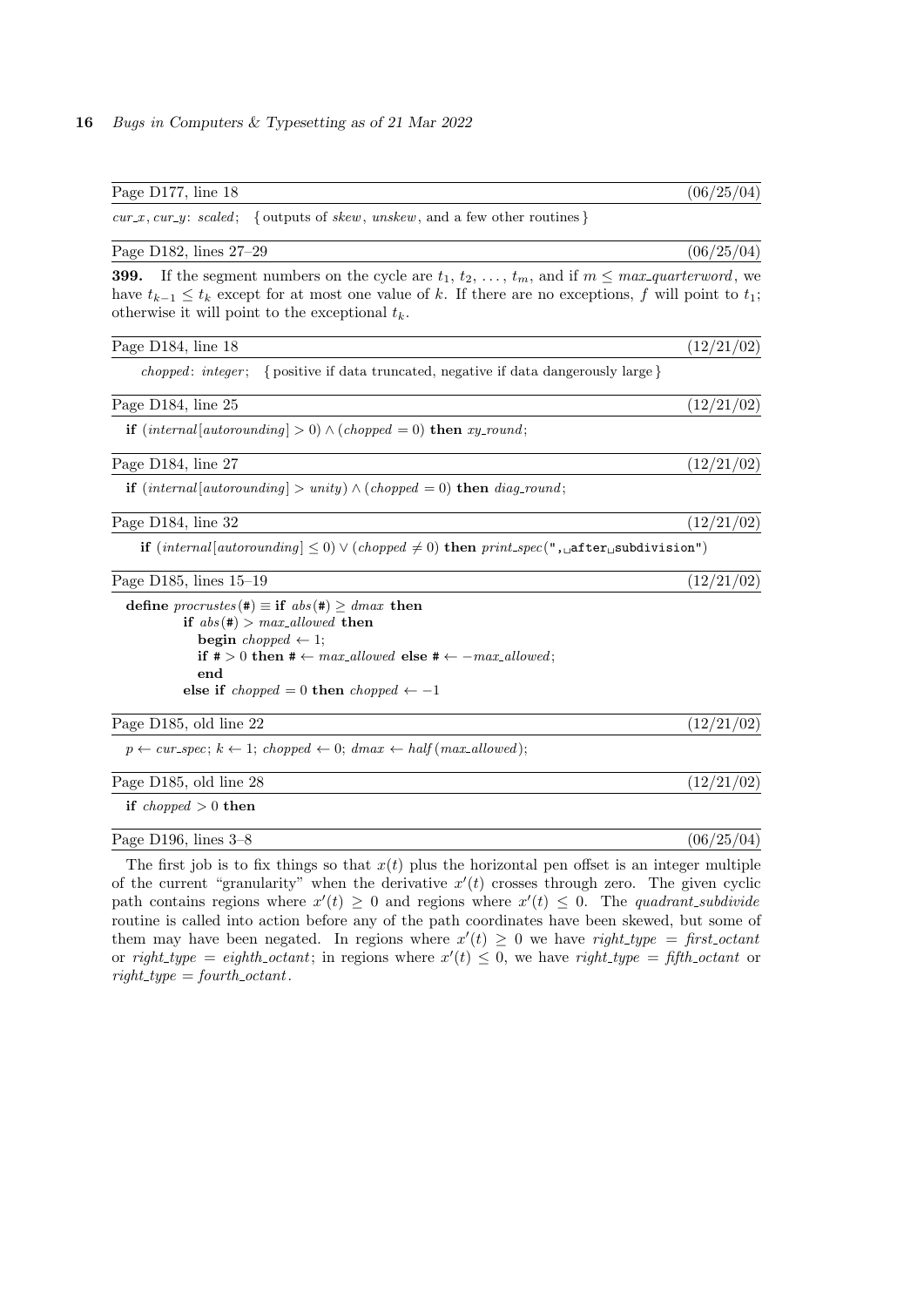| Page D196, lines 15 and 16                                                                                                                                                                 | (06/25/04) |
|--------------------------------------------------------------------------------------------------------------------------------------------------------------------------------------------|------------|
| current pen might be unsymmetric in such a way that x coordinates should round dif-<br>ferently in different parts of the curve. These considerations imply that round $(x_0)$             |            |
| Page D200, line 4                                                                                                                                                                          | (06/25/04) |
| and that there are similar ways to address other important offsets.<br>Also delete the definitions of <i>north_south_edge</i> , etc., on lines $11-15$ ; those definitions are never used. |            |
| Page D212, line 18                                                                                                                                                                         | (06/25/04) |
| at $(x_0, y_0)$ and ends at $(x_1, y_1)$ , it's possible to prove (by induction on the length of the truncated                                                                             |            |
| Page D216, bottom line                                                                                                                                                                     | (06/25/04) |
| we list it twice (with coordinates interchanged, so as to make the second octant look like                                                                                                 |            |
| Page D217, lines $2-10$                                                                                                                                                                    | (06/25/04) |

 $w_2$   $w_2$   $w_2$   $\mapsto$  (-5, 6) (-5, 6) (-5, 6)

as the list of transformed and skewed offsets to use when curves that travel in the second octant. Similarly, we will have

| $w_2 w_2 w_2 \mapsto (7,-6) (7,-6) (7,-6)$              | in the third:   |
|---------------------------------------------------------|-----------------|
| $w_2 w_2 w_3 w_3 \mapsto (-7,1) (-7,1) (-3,2) (-3,2)$   | in the fourth;  |
| $w_3 w_3 w_3 \mapsto (3,-2) (3,-2) (3,-2)$              | in the fifth:   |
| $w_3 w_3 w_0 w_0 \rightarrow (-3,1) (-3,1) (1,0) (1,0)$ | in the sixth;   |
| $w_0$ $w_0$ $w_0 \rightarrow (1,0)$ $(1,0)$ $(1,0)$     | in the seventh; |
| $w_0$ $w_0$ $w_0 \rightarrow (-1,1)$ $(-1,1)$ $(-1,1)$  | in the eighth.  |

## Page D218, lines 2 and 3 (06/25/04)

count followed by pointers to the eight offset lists, followed by an indication of the pen's range of values.

| Page<br>- -<br>$D^{01}$  | (06/25)<br>$^{104}$ |
|--------------------------|---------------------|
| 1)218<br>lıne<br>h<br>ΠĐ |                     |
| .<br>____                | $\sim$              |

The *link* field of a pen header node should be *null* if and only if the pen is a single point.

| Page D227, line 11 |  |
|--------------------|--|
|--------------------|--|

 $(06/25/04)$ 

endpoint. The cubics all have monotone-nondecreasing  $x(t)$  and  $y(t)$ .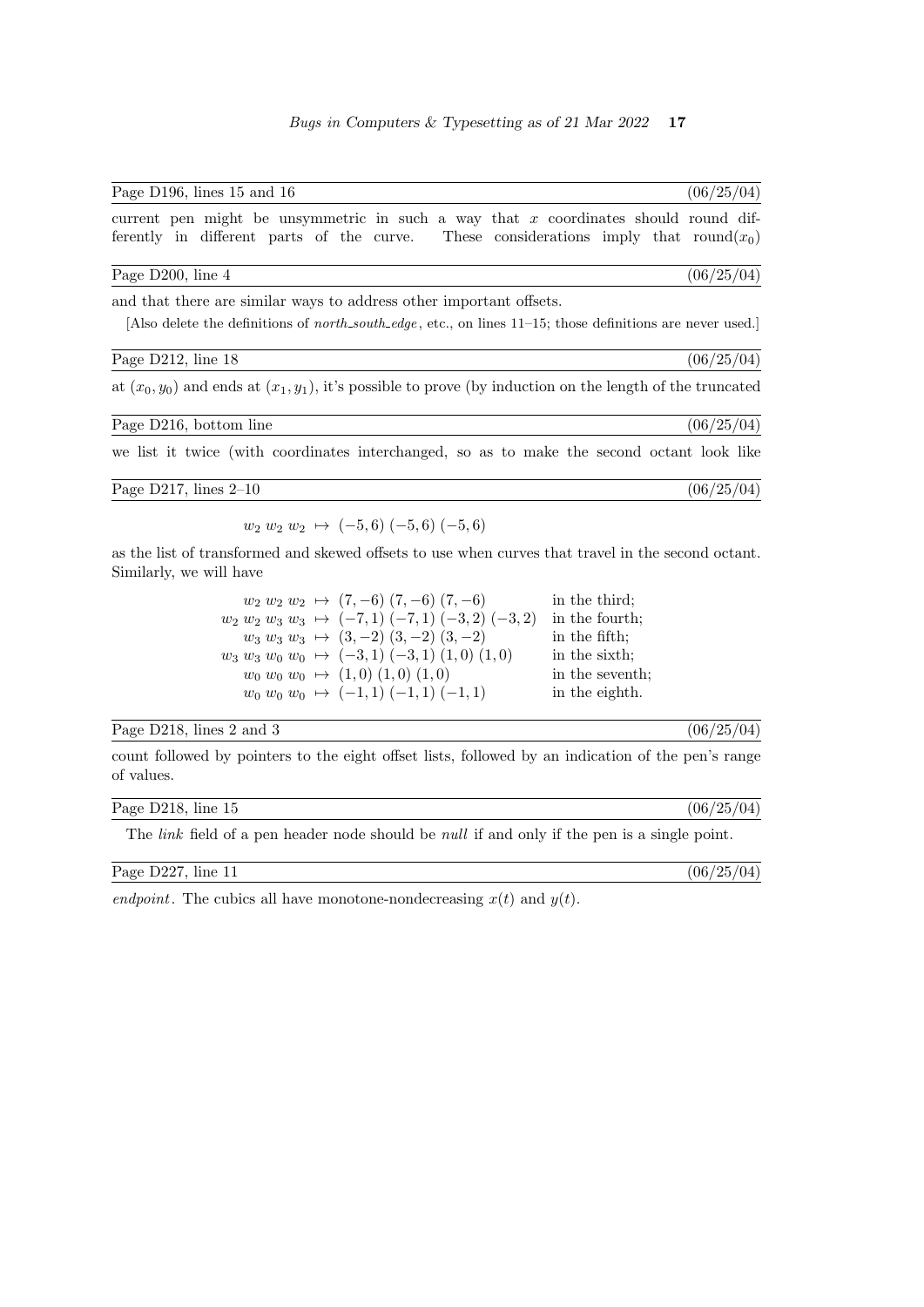| Page $D228$ , lines $4-7$ from the bottom                                                                                                                                                                                                                                                                                                                                                 | (06/25/04) |
|-------------------------------------------------------------------------------------------------------------------------------------------------------------------------------------------------------------------------------------------------------------------------------------------------------------------------------------------------------------------------------------------|------------|
| In odd-numbered octants, the numerator and denominator of this fraction will be nonnegative;<br>in even-numbered octants they will both be nonpositive. Furthermore we always have $0 = s_0 \leq$<br>$s_1 \leq \cdots \leq s_n = \infty$ . The goal of <i>offset_prep</i> is to find an offset index k to associate with each<br>cubic, such that the slope $s(t)$ of the cubic satisfies |            |
| Page D231, line 7                                                                                                                                                                                                                                                                                                                                                                         | (06/25/04) |
| if $abs(du) \geq abs(dv)$ then $\{s_{k-1} \leq 1 \text{ or } s_k \leq 1\}$                                                                                                                                                                                                                                                                                                                |            |
| Page D231, line 16                                                                                                                                                                                                                                                                                                                                                                        | (06/25/04) |
| and return towards $s_{k-1}$ or $s_k$ , respectively, yielding another solution of (*).                                                                                                                                                                                                                                                                                                   |            |
| Page D246, line 4 from the bottom                                                                                                                                                                                                                                                                                                                                                         | (06/25/04) |
| dinate fields. Hence, for example, the point $(x\text{-}coord(p) - left\text{-}v(q), y\text{-}coord(p) + right\text{-}u(p))$ also                                                                                                                                                                                                                                                         |            |
| Page D248, lines 14 and 15                                                                                                                                                                                                                                                                                                                                                                | (01/06/14) |
| the x-axis at the point $((a^2 - b^2)\sin\theta\cos\theta/\rho) + i\rho$ , where $\rho = \sqrt{(a\sin\theta)^2 + (b\cos\theta)^2}$ . It<br>reaches furthest to the right of the y-axis at the point $\sigma + i(a^2 - b^2) \sin \theta \cos \theta / \sigma$ , where $\sigma =$                                                                                                           |            |
| Page D248, line 24                                                                                                                                                                                                                                                                                                                                                                        | (06/25/04) |
| else begin <i>beta</i> $\leftarrow$ minor_axis; gamma $\leftarrow$ major_axis; theta $\leftarrow$ 0;                                                                                                                                                                                                                                                                                      |            |
| Page D251, line 1                                                                                                                                                                                                                                                                                                                                                                         | (01/06/14) |
| 536.<br>Only the coordinates need to be copied, not the class numbers and other stuff. At this<br>point either $link(p)$ or $link(link(p))$ is null.                                                                                                                                                                                                                                      |            |
| Page $D251$ , line 10                                                                                                                                                                                                                                                                                                                                                                     | (01/06/14) |
| done1: if $(link(p) \neq null)$ then free_node(link(p), knot_node_size);<br>$link(p) \leftarrow s; \text{ beta } \leftarrow -y\text{-}coord(h);$                                                                                                                                                                                                                                          |            |
| Page D256, line 2 from the bottom                                                                                                                                                                                                                                                                                                                                                         | (06/25/04) |
| we have $2^l u_{\min} = 2^l u_0 + U_{\min}$ , etc.; the condition for overlap reduces to                                                                                                                                                                                                                                                                                                  |            |
| Page D261, line 5                                                                                                                                                                                                                                                                                                                                                                         | (06/25/04) |
| <i>tol: integer</i> ; {bound on the uncertainty in the overlap test}                                                                                                                                                                                                                                                                                                                      |            |
| Page D262, lines 26 and 27                                                                                                                                                                                                                                                                                                                                                                | (06/25/04) |
| {switch from $l\_packets$ to $r\_packets$ }<br>$uv \leftarrow uv + int\_packets;$                                                                                                                                                                                                                                                                                                         |            |

 $decr(cur_t); xy \leftarrow xy - int_packets;$  { switch from r\_packets to l\_packets }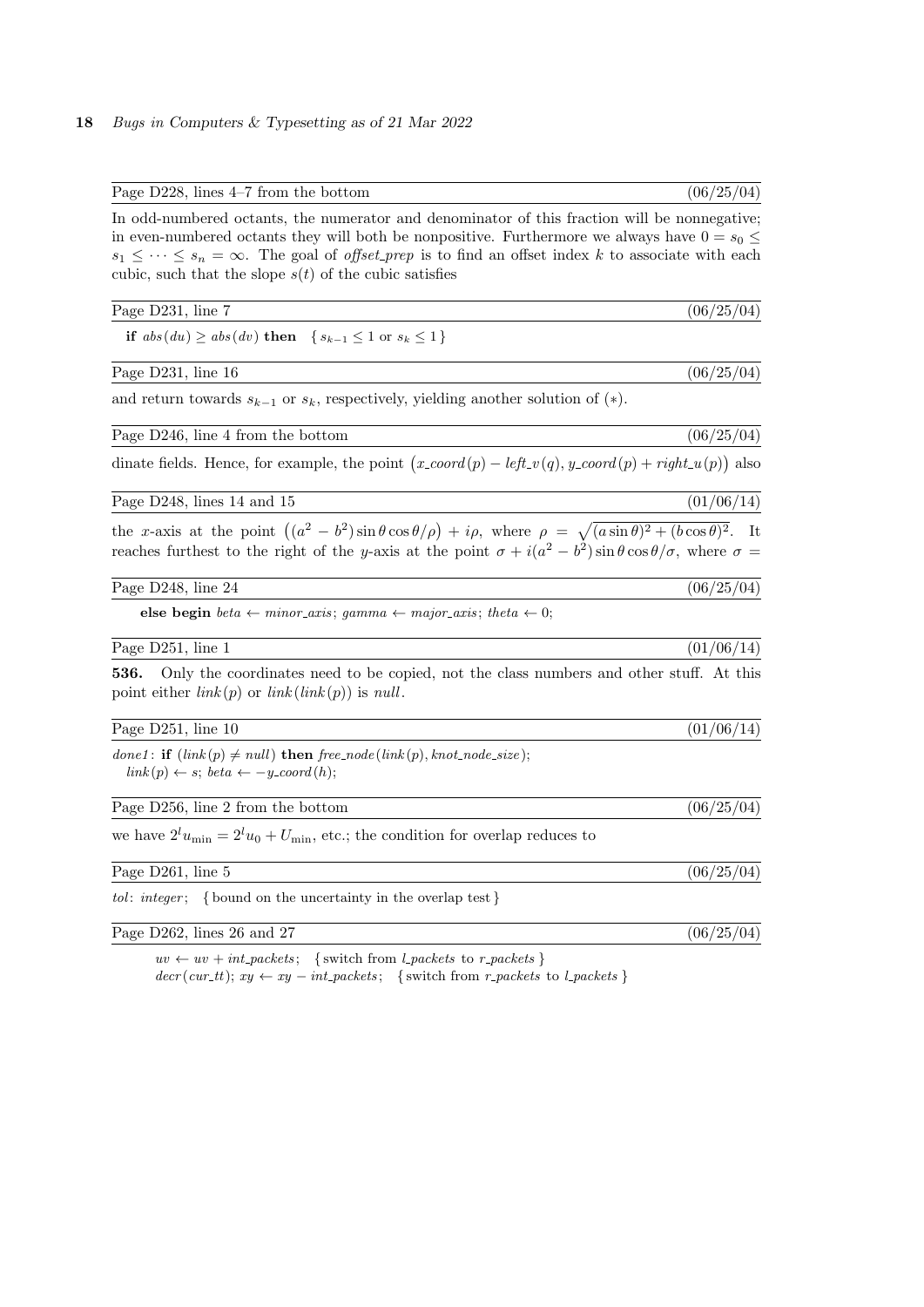| Page D262, line 11 from the bottom                                                                                                                                                                                                                   | (06/25/04) |
|------------------------------------------------------------------------------------------------------------------------------------------------------------------------------------------------------------------------------------------------------|------------|
| $xy \leftarrow xy + int\_packets;$ {switch from <i>l_packets</i> to <i>r_packets</i> }                                                                                                                                                               |            |
| Page D274, line 15 from the bottom                                                                                                                                                                                                                   | (06/25/04) |
| begin if $serial.no > el.gordo - s-scale then$<br>$overflow("independentU variables", serial-no div s-scale);$<br>$type(\texttt{\#}) \leftarrow independent; serial\_no \leftarrow serial\_no + s\_scale; value(\texttt{\#}) \leftarrow serial\_no;$ |            |
| Page D309, line 21                                                                                                                                                                                                                                   | (06/25/04) |
| We go to restart instead of to <i>switch</i> , because we might enter <i>token_state</i> after the error<br>670.                                                                                                                                     |            |
| Page D314, line 6 from the bottom                                                                                                                                                                                                                    | (06/25/04) |
| $macro\_def$ or <i>iteration</i> ).                                                                                                                                                                                                                  |            |
| Page D330, line 1                                                                                                                                                                                                                                    | (06/25/04) |
| A suffix or text parameter will have been scanned as a token list pointed to by cur-exp,<br>728.                                                                                                                                                     |            |
| Page D354, lines 15 and 16 from the bottom                                                                                                                                                                                                           | (06/25/04) |
| $cur_type = unknown\text{boolean}$ means that $cur-exp$ points to a capsule node that is in a ring of<br>equivalent booleans whose value has not yet been defined.                                                                                   |            |
| Page D354, lines 11 and 12 from the bottom                                                                                                                                                                                                           | (06/25/04) |
| $cur_type = unknown-string$ means that $cur-exp$ points to a capsule node that is in a ring of<br>equivalent strings whose value has not yet been defined.                                                                                           |            |
| Page D354, lines 7 and 8 from the bottom                                                                                                                                                                                                             | (06/25/04) |
| $cur_type = unknown\_pen$ means that $cur-exp$ points to a capsule node that is in a ring of equiv-<br>alent pens whose value has not yet been defined.                                                                                              |            |
| Page D355, lines 1 and 2                                                                                                                                                                                                                             | (06/25/04) |
| $cur_type = unknown.path$ means that $cur-exp$ points to a capsule node that is in a ring of<br>equivalent paths whose value has not yet been defined.                                                                                               |            |
| Page D355, lines 5 and 6                                                                                                                                                                                                                             | (06/25/04) |
| $cur_type = unknown_picture$ means that $cur-exp$ points to a capsule node that is in a ring of<br>equivalent pictures whose value has not yet been defined.                                                                                         |            |
| Page D355, lines 21 and 22                                                                                                                                                                                                                           | (06/25/04) |

 $cur\_type = token\_list$  means that  $cur\_exp$  points to a linked list of tokens.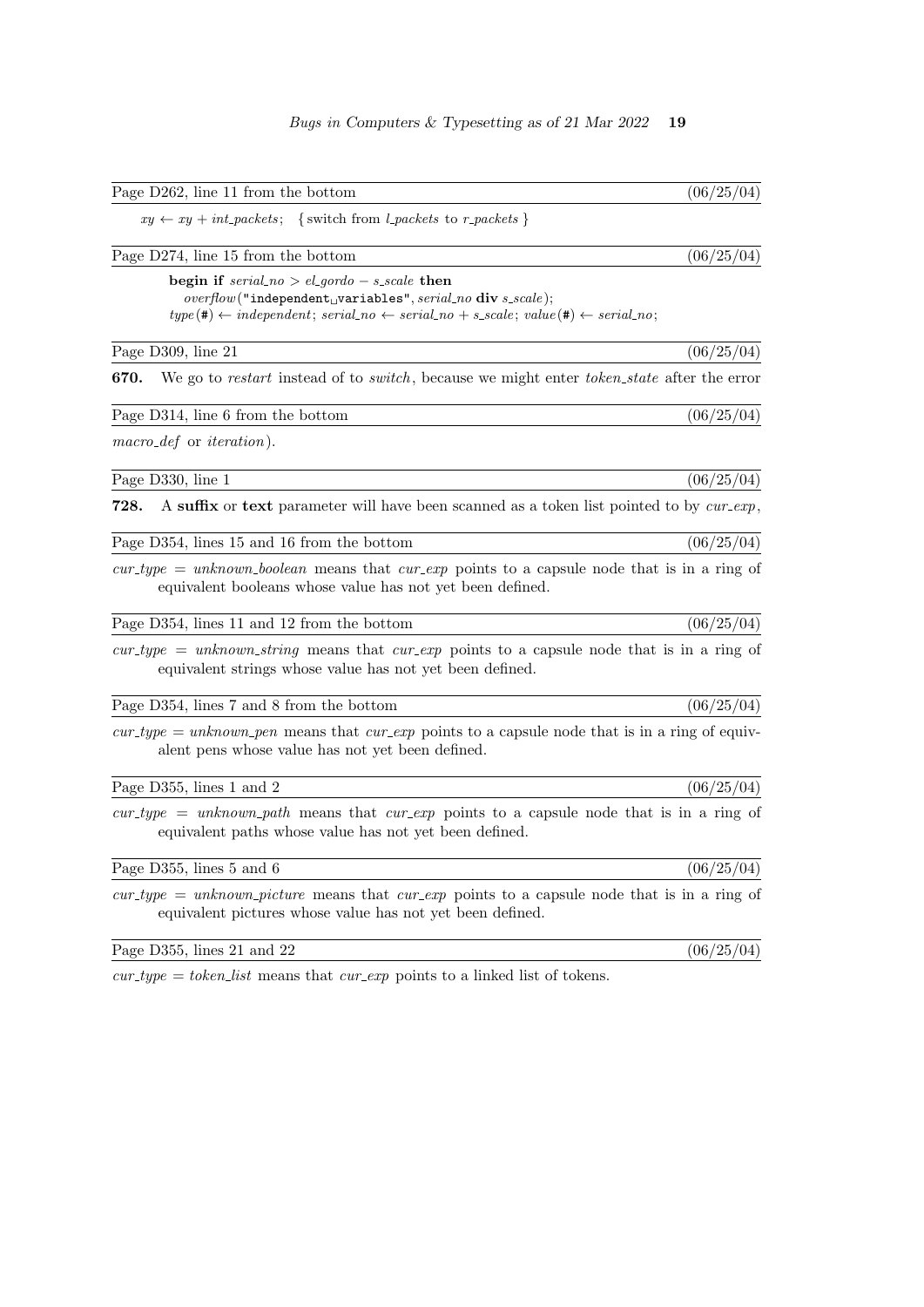| Page D356, lines $2-3$                                                                                                                                                                    | (06/25/04) |
|-------------------------------------------------------------------------------------------------------------------------------------------------------------------------------------------|------------|
| nodes have name_type = capsule, and their type field is one of the possibilities for cur_type listed<br>above. Also <i>link</i> $\leq void$ in capsules that aren't part of a token list. |            |
| Page D368, line 13                                                                                                                                                                        | (06/25/04) |
| $my\_var\_flag: 0max_{command\_code};$ {initial value of $var\_flag$ }                                                                                                                    |            |
| Page D378, line 9 from the bottom                                                                                                                                                         | (06/25/04) |
| <b>begin</b> cur_type $\leftarrow$ known; cur_exp $\leftarrow$ 0; free_node(q, dep_node_size);                                                                                            |            |
| Page D380, line 12                                                                                                                                                                        | (06/25/04) |
| <b>begin</b> $type(r) \leftarrow known$ ; $value(r) \leftarrow 0$ ; $free\_node(p, dep\_node\_size)$ ;                                                                                    |            |
| Page D390, lines 2 and 3                                                                                                                                                                  | (06/25/04) |
| by a previous operation.<br>We must maintain the value of $right_type(q)$ in cases such as<br>$\ldots$ {curl2}z{0,0\}                                                                     |            |
| Page D437, line 1                                                                                                                                                                         | (06/25/04) |
| 996.<br>And <i>do_assignment</i> is similar to <i>do_equation</i> :                                                                                                                       |            |
| Page D439, line 10 becomes two lines                                                                                                                                                      | (06/25/04) |
| <b>begin</b> nonlinear_eq(v, cur_exp, false); cur_type $\leftarrow$ t; <b>goto</b> done;                                                                                                  |            |
| Page D443, line 11                                                                                                                                                                        | (06/25/04) |
| done: if $eq_type(x) \mod outer-tag \neq tag\_token$ then $clear\_symbol(x, false)$ ;                                                                                                     |            |
| Page D452, line 9                                                                                                                                                                         | (06/25/04) |
| though they don't necessarily correspond to primitive tokens.                                                                                                                             |            |
| Page D476, line 12 from the bottom                                                                                                                                                        | (06/25/04) |
| if $nl - skip\_table[c] > 128$ then                                                                                                                                                       |            |
| Page D483, line 7                                                                                                                                                                         | (06/25/04) |
| $max\_tfm\_dimen \leftarrow 16 * internal[design\_size] - 1 - internal[design\_size]$ div '10000000;                                                                                      |            |
| Page D483, lines 15-17                                                                                                                                                                    | (06/25/04) |
|                                                                                                                                                                                           |            |

if  $x > 0$  then  $x \leftarrow max\_tfm\_dimen$  else  $x \leftarrow -max\_tfm\_dimen;$ end;

 $x \gets \mathit{make\_scaled}\left(x * 16, \mathit{internal}\left[\mathit{design\_size}\right]\right);$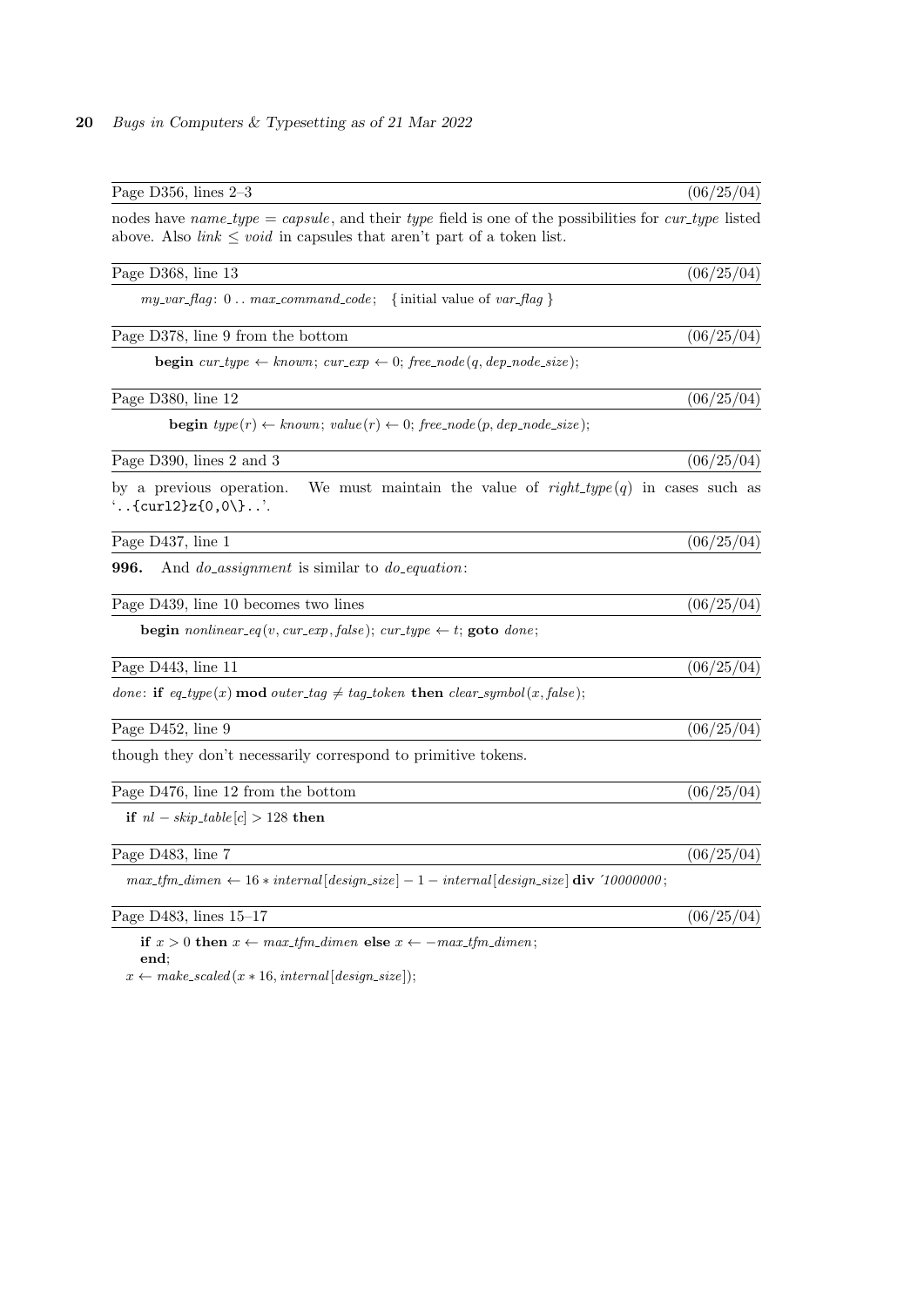| Page D496, line 2 | (06/25/04) |  |
|-------------------|------------|--|
|                   |            |  |

a pointer to an edge structure. Its mission is to describe the positive pixels in GF form,

## Page D500, line  $16$  (06/25/04)

 $selector \leftarrow old_settings; gf.out(cur_length); gf_string(0, make-string); decr(str_pr);$ 

Page D506, lines 8–10 (06/25/04)

METAFONT it says, for example, '(preloaded base=plain 1984.2.29)', showing the year, month, and day that the base file was created. We have  $base\_ident = 0$  before METAFONT's tables are loaded.

| Page D514, line 14 from the bottom |  |  |  |  |  |
|------------------------------------|--|--|--|--|--|
|------------------------------------|--|--|--|--|--|

CMMF, should also be provided for commonly used bases such as cmbase.

| Page E1, line 3                                                                        |  |                                 |       | (01/06/06) |       |
|----------------------------------------------------------------------------------------|--|---------------------------------|-------|------------|-------|
| Zillions of alphabets can be generated by the programs in this book.                   |  |                                 |       |            | All   |
| Page E6, lines $16-19$                                                                 |  |                                 |       | (12/29/04) |       |
| <i>square_dots</i> tells whether dots should be square, not rounded;                   |  |                                 |       |            |       |
| • <i>hefty</i> tells whether weight-reducing strategies should be used;                |  |                                 |       |            |       |
| monospace tells whether the characters should all be forced to have the same<br>width; |  |                                 |       |            |       |
| Page E7, line 11                                                                       |  |                                 |       | (12/21/02) |       |
| hair, vair, stem, curve, ess, flare, dot_size, bar, slab,                              |  |                                 |       |            |       |
| Page E7, line 14                                                                       |  |                                 |       | (12/21/02) |       |
| crisp, tiny, fine;                                                                     |  |                                 |       |            |       |
| and <i>thin_join</i> should not be less than <i>fine</i> .                             |  |                                 |       |            |       |
| Page E19, line 19                                                                      |  |                                 |       | (11/07/01) |       |
| $cap\_notch\_cut$                                                                      |  | $46/36$ $31/36$ $25/36$ $24/36$ | 22/36 |            | 25/36 |
| Page E41, line 8                                                                       |  |                                 |       | (12/21/02) |       |
| $extra\_endchar \leftarrow extra\_endchar \& "charcode:=charcode+code\_offset;";$      |  |                                 |       |            |       |
| Page E53, line 7                                                                       |  |                                 |       | (12/21/02) |       |

numeric mid\_thickness; mid\_thickness = Vround  $\frac{1}{3}$ [vair, stem];

 $\sqrt{(06/25/04)}$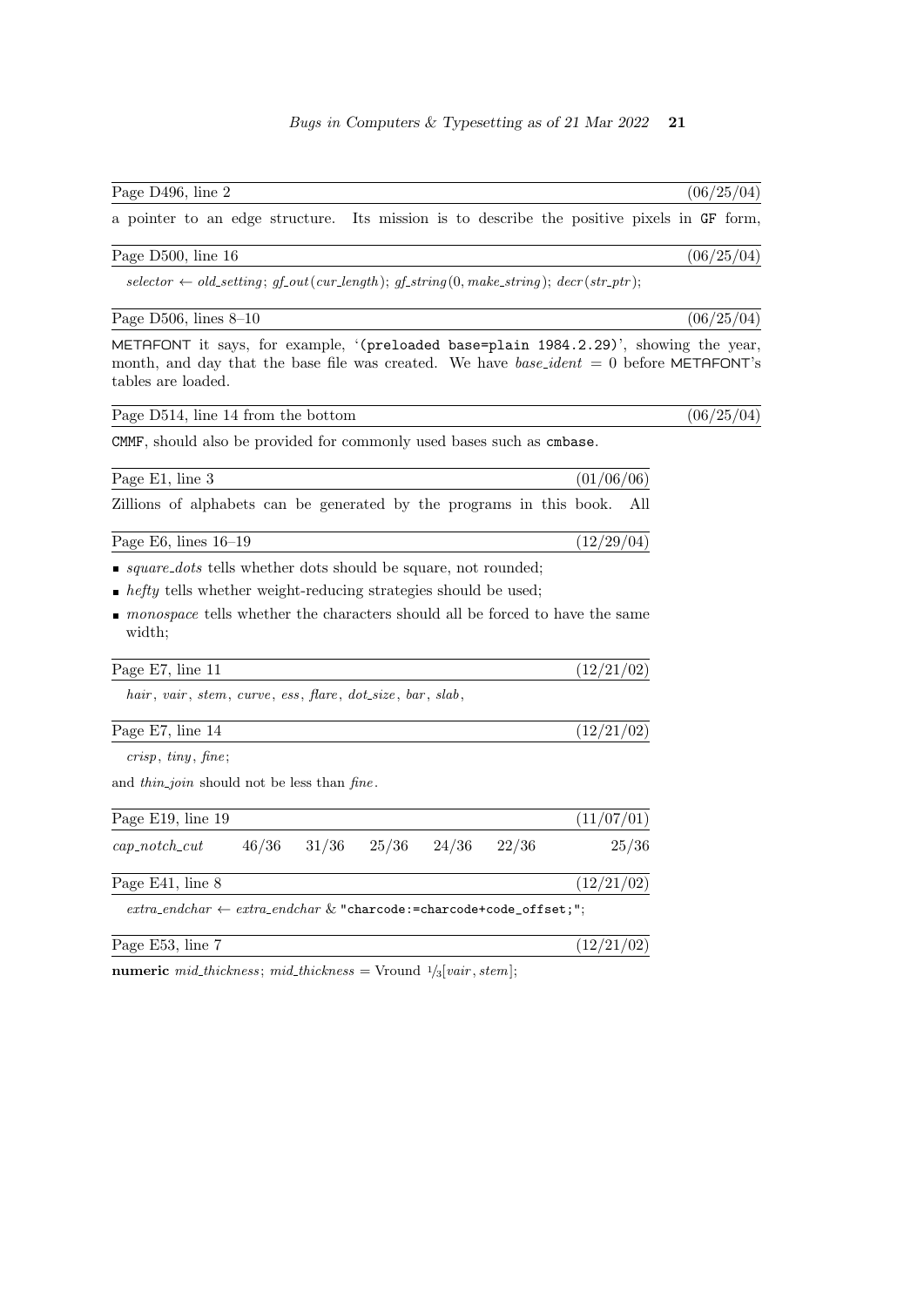| Page E125, line 6 from the bottom                                                                                                                                                                                                                                                                                                                                                                                                                                                                                                        | (07/10/05)     |
|------------------------------------------------------------------------------------------------------------------------------------------------------------------------------------------------------------------------------------------------------------------------------------------------------------------------------------------------------------------------------------------------------------------------------------------------------------------------------------------------------------------------------------------|----------------|
| $top y_1 = top y_6 = h; z_2 = .5[z_3, z_1] + bend;$                                                                                                                                                                                                                                                                                                                                                                                                                                                                                      |                |
| Page E125, line 3 from the bottom                                                                                                                                                                                                                                                                                                                                                                                                                                                                                                        | (07/10/05)     |
| draw $z_1$ – flourish_change {up} + (0, .15 asc_height) {up}<br>$\{right\}(z_1 + (2u, 0))$ --- $z_6$ $\{down\}z_7$ ;                                                                                                                                                                                                                                                                                                                                                                                                                     | % upper bar    |
| Page E146, also pages 164 and 540                                                                                                                                                                                                                                                                                                                                                                                                                                                                                                        | (02/08/03)     |
| The labels on the new illustrations of beta, omega, and spades uit are too large, and the<br>resolution of the shapes is too small.                                                                                                                                                                                                                                                                                                                                                                                                      |                |
| Page E147, line 11 from the bottom                                                                                                                                                                                                                                                                                                                                                                                                                                                                                                       | (04/23/04)     |
| $x_0 = x_1 = x_9$ ; If $x_{0r} = \text{hround}(1.5u - .5hair)$ ; $x_2 = x_4 = x_6 = x_8 = .5w - .25u$ ;                                                                                                                                                                                                                                                                                                                                                                                                                                  |                |
| Page E147, line 8 from the bottom                                                                                                                                                                                                                                                                                                                                                                                                                                                                                                        | (04/23/04)     |
| $y_5 = .5[y_4, y_6]$ ; top $y_{6r} - bot y_{4r} = vstem +eps$ ; bot $y_{8r} = -oo$ ; $y_7 = y_9 = .55[y_6, y_8]$ ;                                                                                                                                                                                                                                                                                                                                                                                                                       |                |
| Page E149, line 8 from the bottom                                                                                                                                                                                                                                                                                                                                                                                                                                                                                                        | (04/23/04)     |
| $y_5 + .1x \text{.} height = y_7 = .5 y_6, y_8 $ ; bot $y_{6r} = -\omega$ ;                                                                                                                                                                                                                                                                                                                                                                                                                                                              |                |
| Page E157, line 11                                                                                                                                                                                                                                                                                                                                                                                                                                                                                                                       | (02/29/08)     |
| <b>filldraw</b> $z_{1l}$ -- $z_{2l}$ $(x_3, y_{2l})$ $z$ -- $z_{1r}$ -- cycle;                                                                                                                                                                                                                                                                                                                                                                                                                                                           | $\%$ stem      |
| Page E161, line 7 from the bottom                                                                                                                                                                                                                                                                                                                                                                                                                                                                                                        | (04/23/04)     |
| $top y_{1r} = x_{\text{.}} height + oo; y_2 = y_4 = .5[y_1, y_3]; bot y_{3r} = -oo;$                                                                                                                                                                                                                                                                                                                                                                                                                                                     |                |
| Page E209, line 3                                                                                                                                                                                                                                                                                                                                                                                                                                                                                                                        | (12/29/04)     |
| % This lowercase italic alphabet was prepared by D. E. Knuth in December, 1979,                                                                                                                                                                                                                                                                                                                                                                                                                                                          |                |
| Page E377, lines 3 and 4 from the bottom                                                                                                                                                                                                                                                                                                                                                                                                                                                                                                 | (12/22/02)     |
| <b>path</b> $p_{-}; p_{-} = z_{\$1} \{z_{\text{Q1}} - z_{\$1}\} \dots \text{darkness}[z_{\text{Q1}}, .5[z_{\text{Q2}}, z_{\$1}]] \dots z_{\text{Q2}}$<br>--- $z_{\$l}$ -- $z_{\$r}$ -- $z_{@0}$ -- $z_{\$r}$ -- $\text{cycle};$<br>if $(y_{ss} > y_s) \neq (ypart\,normal{precontrol 1 of } p > ypart\,normal{postcontrol 1 of } p.):$<br>$p_{-} = z_{\$1}\{z_{\text{@1}} - z_{\$1}\} \ldots \text{darkness}[z_{\text{@1}}, .5[z_{\text{@2}}, z_{\$1}]]$<br>--- $z_{s_l}$ -- $z_{s_r}$ -- $z_{\text{\&}0}$ -- $z_{s_{s_r}}$ -- cycle; fi |                |
| filldraw $p_{-}$ ;                                                                                                                                                                                                                                                                                                                                                                                                                                                                                                                       | % arm and beak |
| Page E379, lines 17 and 18 become one line                                                                                                                                                                                                                                                                                                                                                                                                                                                                                               | (01/06/14)     |

else:  $rt x_{6r} = \text{hround}(w - 1.5u); y_6 = y_{5l} + eps; \textbf{fi}$